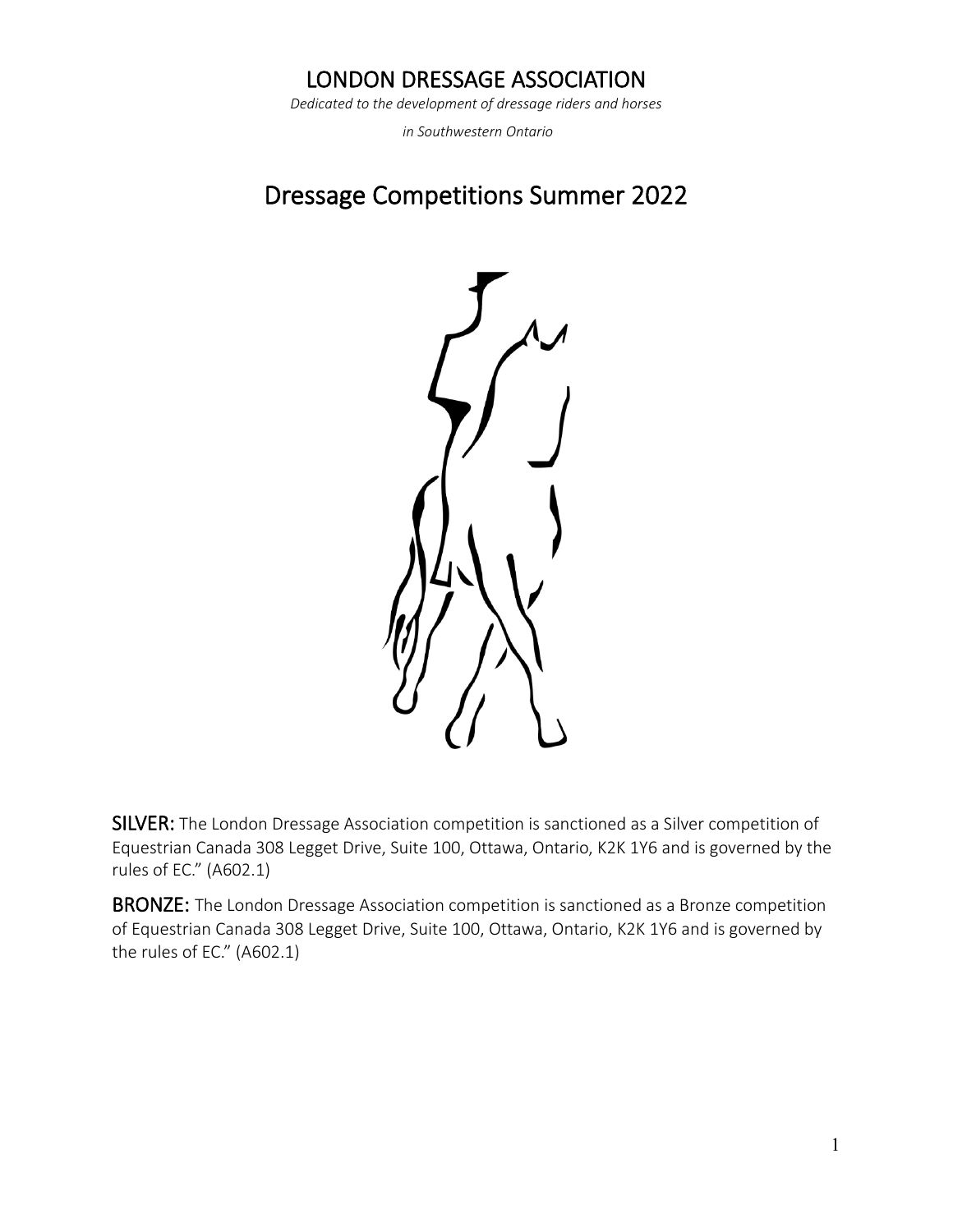# Welcome to the London Dressage Association

The London Dressage Association is dedicated to developing dressage riders and horses in Southwestern Ontario through education and competition. We are pleased to offer this series of dressage shows. We are committed to providing high quality competitions. We strive to promote safety and sportsmanship in an atmosphere of camaraderie and learning.

If you have suggestions, comments or concerns, please contact any member of the Executive (p.14). If you are new to dressage competition, we are available to answer your questions and help you find the resources you need for an enjoyable and successful dressage season. Please also see our website [www.londondressage.com](http://www.londondressage.com/) 

### New for 2022

The Rules of Equestrian Canada have been updated for 2022. The General Regulations (Section A) as well as the Dressage Rules (Section E) continually experience changes. It is the competitor's responsibility to be familiar with the current rule book. Please see the EC website [www.equestrian.ca](http://www.equestrian.ca/) for rules, Equestrian Canada membership forms, tests, and further details.

There is an online entry form for the 2022 show season as well as the paper version. Please use the current entry forms available at [www.londondressage.com](http://www.londondressage.com/)

### Equestrian Canada Statement of Principles

The health and welfare of horses in Canada is of the highest priority for Equestrian Canada (EC) and the Canadian equestrian industry and community we serve.

EC supports adherence to the humane treatment of horses in all activities under our jurisdiction. Under the EC Statement of Principles, all persons shall be committed to:

- upholding the welfare of all horses, regardless of value, as a primary consideration in all activities;
- requiring that horses be treated with kindness, respect and compassion, and that they never be subjected to mistreatment;
- ensuring that all equestrians, including owners, trainers and competitors, or their respective agents, use responsible care in the handling, treatment and transportation of their own horses as well as horses placed in their care for any purpose;
- providing for the continuous well-being of horses by encouraging routine inspection and consultation with health care professionals and competition officials to achieve the highest possible standards of nutrition, health, comfort and safety as a matter of standard operating procedure;
- providing current information on Code of Practice for the Care and Handling of Equines and other equine health and welfare initiatives;
- continuing to support scientific studies on equine health and welfare;
- requiring owners, trainers and competitors to know and follow their sanctioning organization's rules and to work within industry regulations in all equestrian competitions;
- actively promoting the development of, and adherence to, competition rules and regulations that protect the welfare of the horse.

As per Article A801, every entry at an EC sanctioned competition shall constitute an agreement by the person responsible that the owner, lessee, trainer, manager, agent, coach, driver or rider and horse shall be subject to the EC constitution and all rules of EC and any additional rules set by the competition (A602.7). It is the responsibility of all individuals participating in any capacity in EC-sanctioned competitions to be knowledgeable regarding the EC constitution and the applicable rules of EC and the additional rules, if any, imposed by the competition. Do not participate in this EC-sanctioned competition in any capacity if you do not consent to be bound by the constitution and rules of EC and any additional rules imposed by the competition.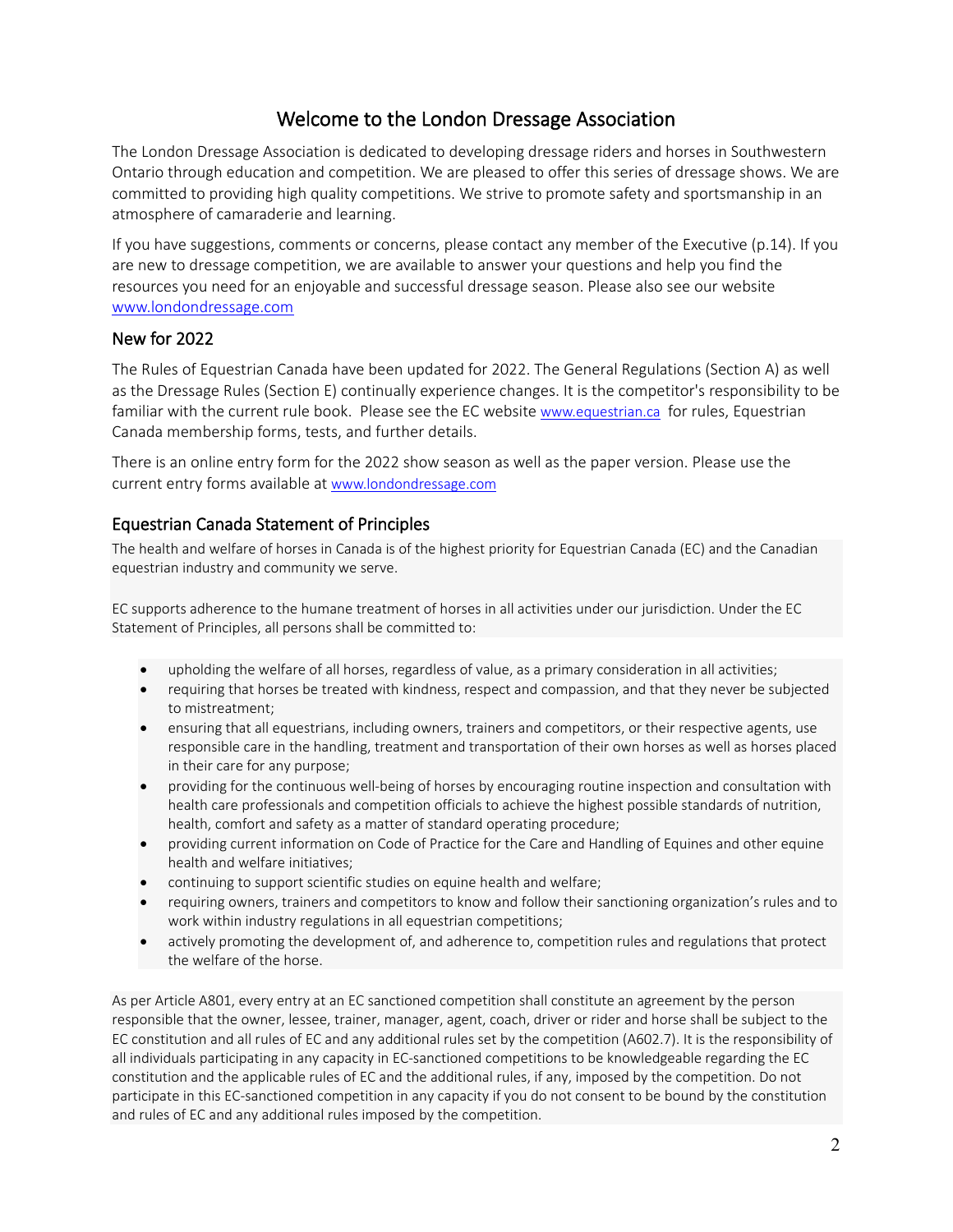| LDA Show 1:     | May 29, 2022                                                        | Entry Deadline: May 20, 2022 |  |  |
|-----------------|---------------------------------------------------------------------|------------------------------|--|--|
| Show Organizer: | Tracy van Gameren, 519-232-4606                                     |                              |  |  |
| Judges:         | Elaine Potter (M), Lynne Poole (M)                                  |                              |  |  |
| Steward:        | Mary Joe Figueira (B)                                               |                              |  |  |
| Classes:        | as per Class sheet on pages 4 (Silver) and 5 (Bronze/Miscellaneous) |                              |  |  |
| Entries:        | Tracy van Gameren; see page 6 for instructions                      |                              |  |  |
| Location:       | Ilderton Agricultural Society, 195 King St, Ilderton, ON NOM 2A0    |                              |  |  |
|                 |                                                                     |                              |  |  |

LDA Show 2: June 26, 2022 Entry Deadline: June 17, 2022

Show Organizer*:* Tracy van Gameren, 519-232-4606 Judges: Kate Farrell (R), Sarah Hill (B) Steward: Lynne Poole (S) Classes: as per Class sheet on pages 4 (Silver) and 5 (Bronze/Miscellaneous) Entries: Tracy van Gameren, see page 6 for instructions Location: Ilderton Agricultural Society, 195 King St, Ilderton, ON NOM 2A0

# LDA Show 3: July 31, 2022 Entry Deadline: July 22, 2022

Show Organizer*:* Tracy van Gameren, 519-232-4606 Judges: Kellie Towers (B), Rebecca Schoenhardt (B) Steward: Lynne Poole (S) Classes: as per Class sheet on pages 4 (Silver) and 5 (Bronze/Miscellaneous) Entries: Tracy van Gameren, see page 6 for instructions Location: Ilderton Agricultural Society, 195 King St, Ilderton, ON NOM 2A0

# LDA Show 4: August 28, 2022 Entry Deadline: August 19, 2022

| Show Organizer:<br>Tracy van Gameren, 519-232-4606                              |  |
|---------------------------------------------------------------------------------|--|
| Don Barnes (S), Janet Henderson (B)<br>Judges:                                  |  |
| Steward:<br>Mary Joe Figueira (B)                                               |  |
| as per Class sheet on pages 4 (Silver) and 5 (Bronze/Miscellaneous)<br>Classes: |  |
| Tracy van Gameren, see page 6 for instructions<br>Entries:                      |  |
| Ilderton Agricultural Society, 195 King St, Ilderton, ON NOM 2A0<br>Location:   |  |

# LDA Show 5: September 18, 2022 Entry Deadline: September 9, 2022

| Show Organizer: | Tracy van Gameren, 519-232-4606                                     |
|-----------------|---------------------------------------------------------------------|
| Judges:         | Elaine Potter (M), Joyce Cameron (R)                                |
| Steward:        | Lynne Poole (S)                                                     |
| Classes:        | as per Class sheet on pages 4 (Silver) and 5 (Bronze/Miscellaneous) |
| Entries:        | Tracy van Gameren, see page 6 for instructions                      |
| Location:       | Ilderton Agricultural Society, 195 King St, Ilderton, ON NOM 2A0    |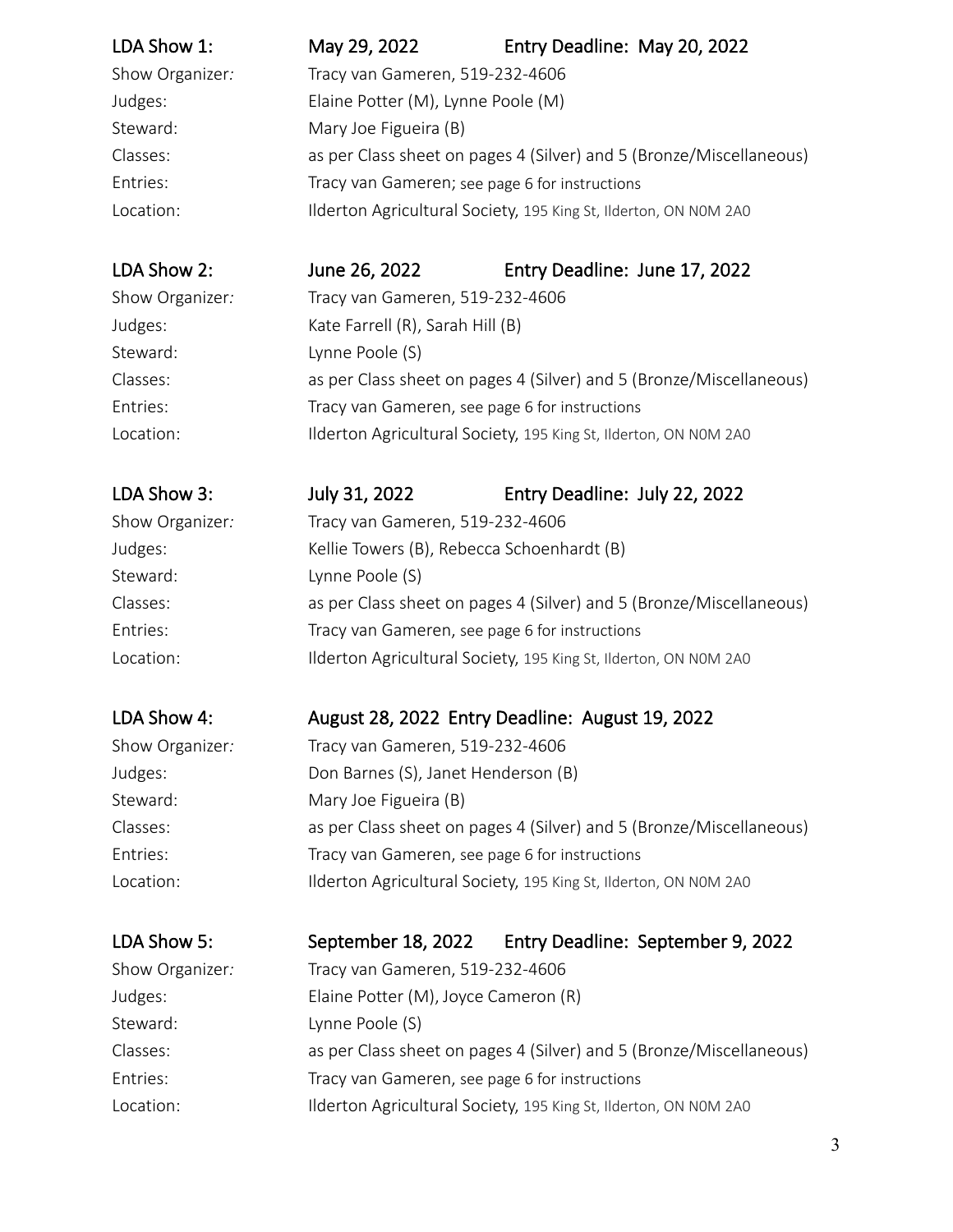Silver Show Classes: The following classes are offered at all shows:

EC tests: A class is offered for each of the published EC Tests for each of the following Levels and Divisions. Please use the Silver Entry Form and clearly indicate the Level, Division and Test you wish to ride. Intro and Training are held in a 20x40 or 20x60 ring,  $1<sup>st</sup>$  and up are held in a 20x60 ring, all freestyles are held in a 20x60 ring.

Technical Tests (one class for each published EC test.) Freestyles

| Junior                | <b>Adult Amateur</b>  | Open                  | Open (eligibility 60%)   |
|-----------------------|-----------------------|-----------------------|--------------------------|
| Introductory Level    | Introductory Level    | Introductory Level    |                          |
| <b>Training Level</b> | <b>Training Level</b> | <b>Training Level</b> | Training Level Freestyle |
| First Level           | First Level           | First Level           | First Level Freestyle    |
| Second Level          | Second Level          | Second Level          | Second Level Freestyle   |
| Third Level           | Third Level           | Third Level           | Third Level Freestyle    |
| Fourth Level          | Fourth Level          | Fourth Level          | Fourth Level Freestyle   |

FEI tests: A class is offered for each of the tests in the following table. Please use the Silver Entry Form and clearly indicate the Level, Division and Test you wish to ride. All are in the 20x60 ring.

| <b>Technical Tests</b>      |                           | Freestyles                   |
|-----------------------------|---------------------------|------------------------------|
| Junior                      | Open                      | Open                         |
| FEI – Children's Team       | FEI – Young Rider Prelim. | FEI-Pony                     |
| FEI – Children's Individual | FEI - Young Rider Team    | FEI-Junior Freestyle         |
| FEI - Pony Team             | FEI- Prix St. Georges     | FEI – Young Rider Freestyle  |
| FEI - Pony Individual       | FEI-Intermediate I, II    | FEI - Intermediate Freestyle |
| FEI - Junior Team           | FEI-Intermediate A, B     |                              |
|                             |                           |                              |

- FEI Junior Individual
- Para Equestrian tests: A class is offered for the Novice, Team, and Individual Championship tests and the Freestyle for the following divisions and Grades using either National tests or FEI tests. (Tests are available on the FEI websit[ewww.fei.org](http://www.fei.org/)) Please use the ParaEntry Form and indicate your Grade and the tests you wish to ride. Grade I, II, III tests are in a 20x40 ring. All entries must submit an EC Para-Dressage Medical Form, or a EC Classification Master List or a para card with each entry.

| Grade I (a and b combined) |
|----------------------------|
|                            |
|                            |
|                            |
|                            |
|                            |

Test of Choice: The Test of Choice(TOC) is offered in each level. All divisions compete in the same classes. All tests at the same level are included in one class for the TOC. You select what level and test you want to ride. You may compete against another rider riding in the same level but using a different test. This class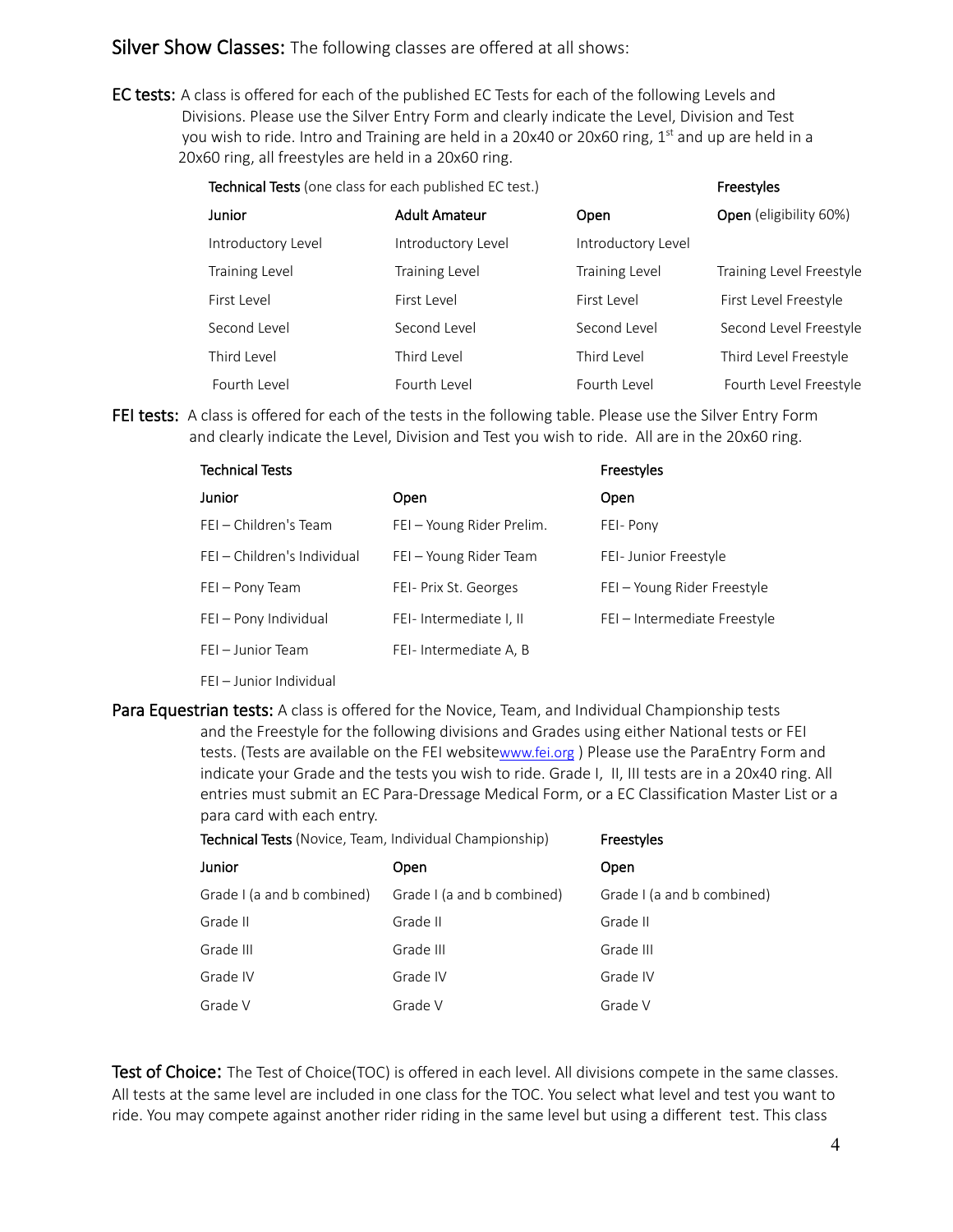offers riders the chance to ride a test they have never ridden, use a test as a warm up or compete against riders whether they be junior, open or adult amateur. We will try to offer the Test of Choice class prior to the scheduled classes in each level. The TOC classes can be used to qualify for the Silver Championships and the LDA Championships.

**Bronze Classes:** The following classes are offered at all shows:

EC tests: A class is offered for each of the published EC Tests for each of the following Levels and divisions. Please use the Bronze Entry Form and clearly indicate the Level, Division and Test you wish to ride. Intro and Training are held in a 20x40 ring or 20x60,  $1<sup>st</sup>$  and up are held in a 20x60 ring, all freestyles are held in a 20x60 ring.

| Technical Tests (one class for each published EC test) |                       |                       | Freestyles               |
|--------------------------------------------------------|-----------------------|-----------------------|--------------------------|
| Junior                                                 | <b>Adult Amateur</b>  | Open                  | Open                     |
| Introductory                                           | Introductory          | Introductory          |                          |
| <b>Training Level</b>                                  | <b>Training Level</b> | <b>Training Level</b> | Training Level Freestyle |
| First Level                                            | First Level           | First Level           | First Level Freestyle    |
| Second Level                                           | Second level          | Second Level          | Second Level Freestyle   |
| Third Level                                            | Third Level           | Third Level           | Third Level Freestyle    |
| Fourth Level                                           | Fourth Level          | Fourth Level          | Fourth Level Freestyle   |

**Test of Choice:** The Test of Choice(TOC) is offered in each level. All divisions compete in the same classes. All tests at the same level are included in one class for the TOC. You select what level and test you want to ride. You may compete against another rider riding in the same level but using a different test. This class offers riders the chance to ride a test they have never ridden, use a test as a warm up or compete against riders whether they be junior, open or adult amateur. We will try to offer the Test of Choice class prior to the scheduled classes in each level. The TOC classes can be used to qualify for the Silver Championships and the LDA Championships.

# Miscellaneous Classes:

Miscellaneous classes are part of the Bronze show but are open to entries in both the Silver and Bronze shows. These classes are not rated for EC awards.

Please use the same entry form as for your other classes, and indicate clearly which test and Level you wish to ride, and who your partners are, if applicable.

- Pas De Deux: offered at Training Level, First Level, Second Level
- Pas De Trois: offered at Training Level, First Level, Second Level
- Quadrille: offered at Training Level, First Level, Second Level
- NEW 2022 Masters Test of Choice: The Masters Test of Choice is an Equestrian Canada (EC) dressage class that provides senior riders, 60 years and older, the opportunity to participate in a dressage class that is exclusively their own in an environment that provides a fair playing field for senior riders wherein each will compete against their peers at all levels of skill, from beginners to advanced. Masters TOC classes will not count towards provincial or international year end qualifying scores. Please see EC rules Chapter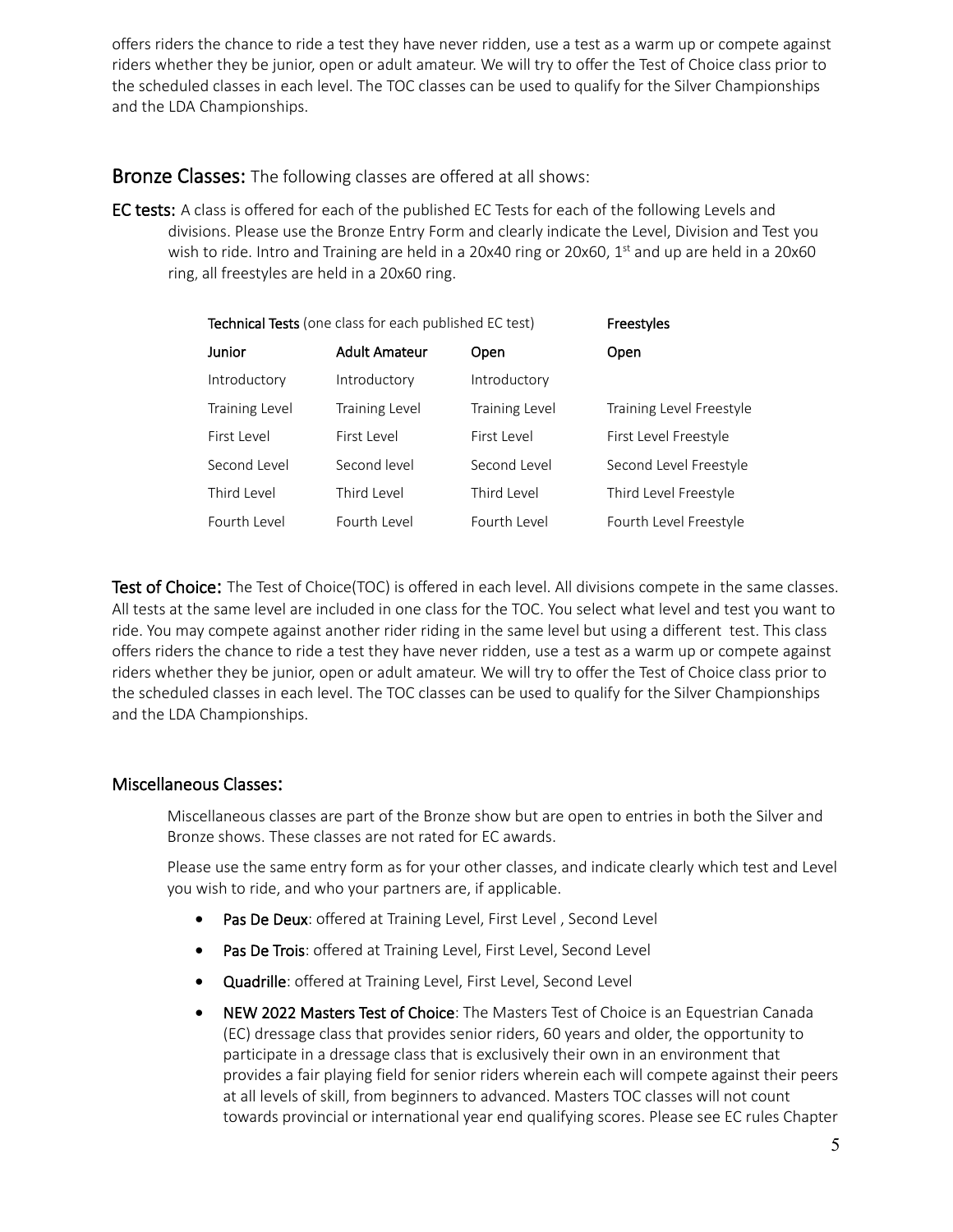14 for more information. Masters TOC classes can be used to qualify for the LDA Masters award.

- New 2022 "Lil' LDA" Lead Line: Lead Line classees are offered to riders under the age of 12 by Jan 1st 2022. LDA Lead Line walk test, LDA Lead Line walk trot test (can be found on our website). Lil' LDA lead line classes can be used to qualify for the Lil' LDA champsionships. Lead Line riders: are exempted from EC Sport Licence requirements. These children may not cross-enter any other class or division at the same competition. The horses are not restricted (meaning horses used in lead line divisions are not bound by the EC rules of only competing in 2 consecutive levels). The owners of horses competing only in these divisions are not required to have EC Sport Licences, and horses competing only in these divisions are not required to have an EC Horse Recording.
	- o Walk only and Walk Trot tests offered at this level. Tests can be found on the LDA website
	- o There will be a 'Best Turned Out award' given to a lead line rider at each show

**The Jockey Club- Thoroughbred Incentive Program (T.I.P.)**<br>The Jockey Club is proud to announce the Thoroughbred Incentive Program (T.I.P.). The Jockey Club will be sponsoring awards in all five London Dressage Association shows for 2022, as well as year-end series awards. Only Thoroughbreds that have been registered with The Jockey Club or a foreign Thoroughbred stud book recognized by The Jockey Club are eligible to participate in the T.I.P. program for awards. This is to encourage the retraining of Thoroughbreds into other disciplines upon completion of careers in racing or breeding.

To participate in this awards program, riders/owners should obtain a T.I.P. number for all Thoroughbred horse/rider combinations. That is, if two riders show the same horse, then both riders need their own T.I.P number for the horse/rider combination. T.I.P. number applications are done online at [www.tjctip.com.](http://www.tjctip.com/) TIP numbers must be placed onto the LDA show entry form and photocopies of the T.I.P. cards provided to LDA to be kept on record. Originals must be present on show day if asked - please remember to bring these on show days. Without proper documentation, no T.I.P. awards will be given on show day and points will not be tabulated for year-end awards.

The Jockey Club Thoroughbred Incentive Program (T.I.P.) is offering ribbons, medals and prizes to the top placing or high percentage score Thoroughbred at each show:

- Green High Percentage Score Thoroughbred Award: Champion neck sash is offered for the top percentage score earned by a Thoroughbred meeting the criteria in their 1st or 2nd year showing (regardless of rider) after their last race date. This is one award for all divisions and levels (Bronze or Silver and Introductory-I2 including FEI/Para/Freestyle tests and Junior/AA/Open).
- High Percentage Score Thoroughbred Award: Small prize and champion neck sash are offered for the top percentage score earned by a Thoroughbred/rider combination. This is one award for all divisions and levels (Bronze/Silver and Introductory-I2 including FEI/Para/Freestyle tests and Junior/AA/Open).
- Junior Rider High Percentage Score Thoroughbred Award: Champion bridle ribbon and champion rider medal are offered for the top percentage score earned by a Thoroughbred with a Junior Rider. This is one award for all divisions and levels (Bronze/Silver and Introductory-I2 including FEI/Para/Freestyle tests).
- **High Point Thoroughbred Individual Show Award: Prize and champion bridle ribbon are offered for** the top two percentage scores tallied together and earned by a Thoroughbred/rider combination.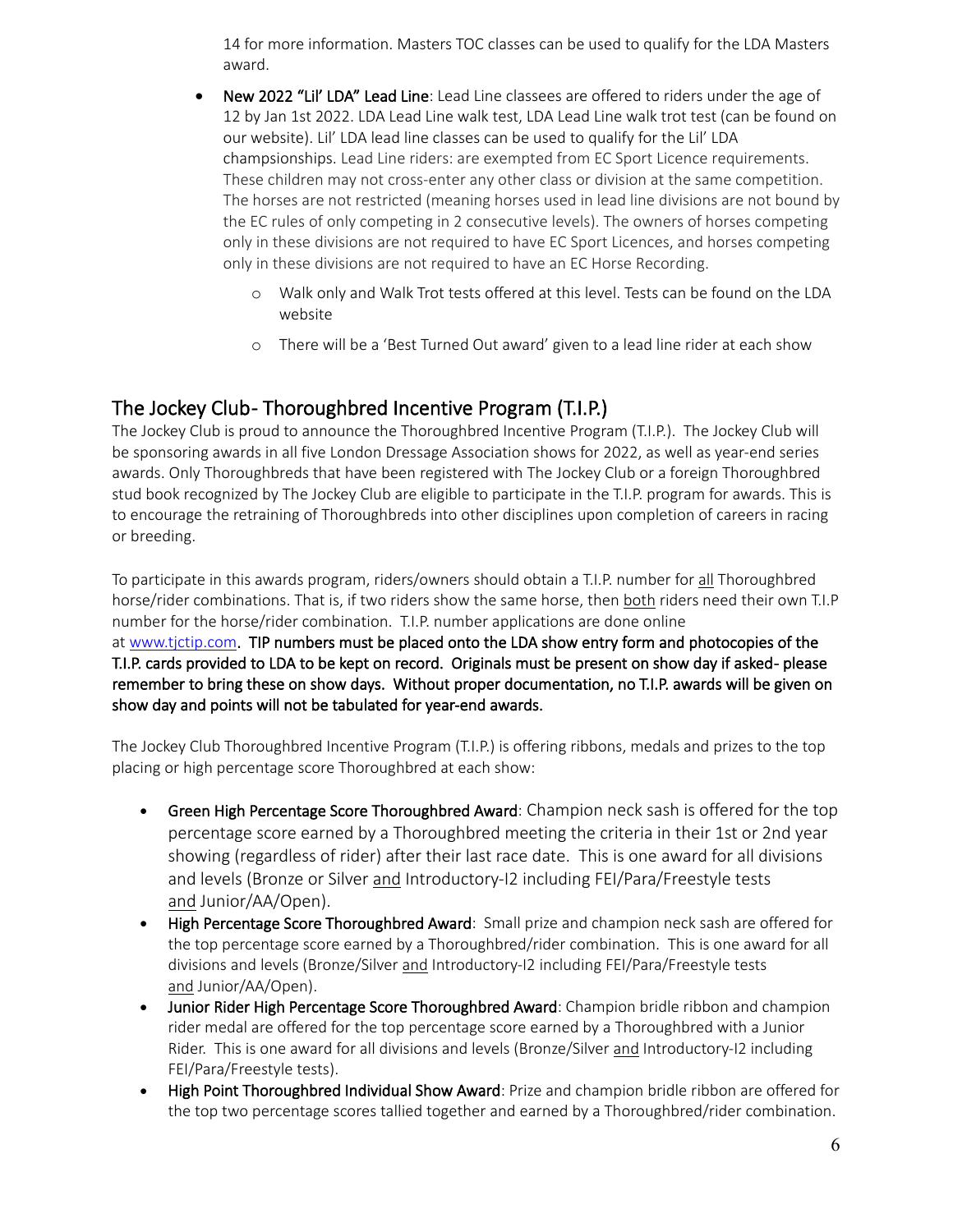This is one award for all divisions and levels, minimum of two tests required in all levels (Bronze/Silver and Introductory-I2 including FEI/Para/Freestyle tests and Junior/AA/Open). May be consecutive levels.

• Freestyle High Percentage Score Thoroughbred Award: Small prize and champion neck sash are offered for the top percentage score earned by a Thoroughbred/rider combination. This is one award for all divisions and levels (Bronze/Silver and Training Level and higher including FEI/Para).

The Jockey Club Thoroughbred Incentive Program (T.I.P.) is offering year end awards in the following divisions:

- Green High Point Thoroughbred
- Introductory Thoroughbred
- Training High Point Thoroughbred
- 1st Level High Point Thoroughbred
- $2^{nd}/3^{rd}/4^{th}$  Level High Point Thoroughbred
- FEI/Para High Point Thoroughbred
- Freestyle High Point Thoroughbred
- High Score Dressage Thoroughbred Overall

A minimum of three (3) shows is needed to participate in year-end awards. The highest percentage score obtained at each show qualify. The three highest scores of the five available shows are tallied together to give the year-end high score.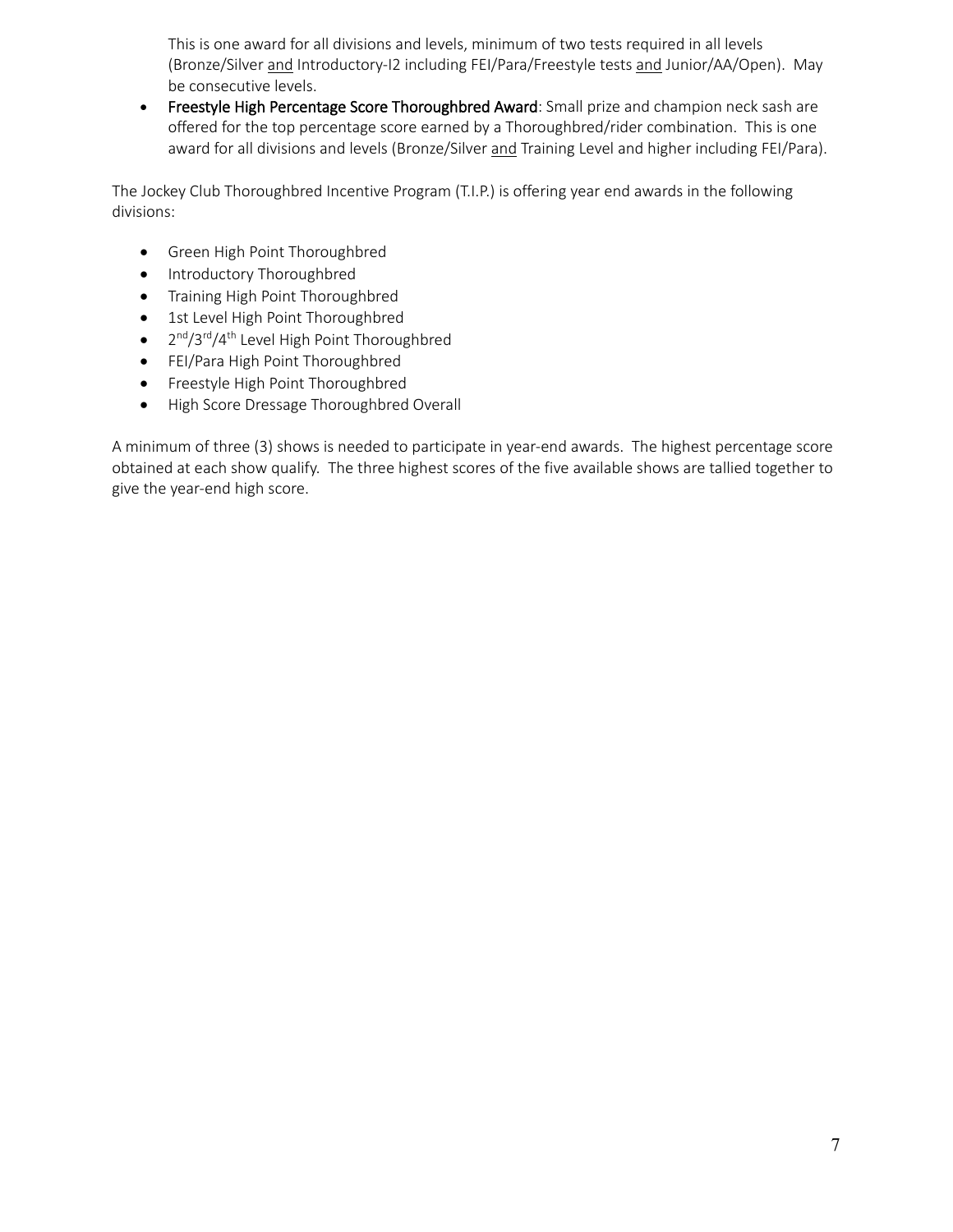# General Information

# Entries

Entry forms (paper and electronic forms) are available on the LDA website: [www.londondressage.com](http://www.londondressage.com/) . All entries must be received by 6:00PM on the due date (see page 3). Late entries will be accepted (if not oversubscribed) until 6pm on the day after the due date but will be charged a \$20 late fee. Entries after that time will not be accepted. The online entry issues a time when entered. This is the official determiner of late entries.

- Please make sure that you use the appropriate entry form and complete all sections accurately.
- Entries must be signed by the Person Responsible (A801.5) who must be an EC Sport License Holder (A801.6). According to A214.2, parents and guardians are entitled to sign their children's entry forms without being EC members or license holders. Note, however, that the horse owner must hold a valid EC Sport License.
- Cheques must be dated on the due date. Post dated cheques cannot be accepted. Please make cheques payable to "London Dressage Association"
- Incomplete entries are subject to a \$20 administrative fee and you are required to provide the missing documents to the show secretary before you will be issued a number.
- Option 1: Mail completed entry form, payment, & copies of the required documents to Tracy van Gameren, 27468 Coldstream Rd, Parkhill, ON, N0M 2K0. If using a courier service or Express Post, do not request a signature on delivery!
- Option 2: Online entry You may submit your entry online at [www.londondressage.com](http://www.londondressage.com/) before 6 p.m. Payment via e-transfer to [etransfer@londondressage.com](mailto:etransfer@londondressage.com) must be made at the same time the entry is submitted.

# Required Documents:

Silver Competitors see Silver Competitor Information page 12.

Bronze Competitors see Bronze Competitor Information page 13.

For Miscellaneous Classes see page 15.

### We recommend that you apply for or renew memberships early.

# Limiting Entries:

We try to accommodate all competitors, but if necessary the LDA reserves the right to limit entries. The following process will be followed if the show is oversubscribed:

- Only those entries with properly completed entry forms will be considered.
- A random draw of LDA member entries will be held until available time slots are filled or all LDA member entries have been accommodated.
- Should any time slots remain, a random draw of non-LDA member entries will be held until all available time slots have been filled.

# Tests

The EC and FEI dressage tests are the current tests available on [www.equestrian.ca](http://www.equestrian.ca/) and www.fei.org

The Pas-De-Deux, Pas-De-Trois, and Quadrille classes all use the CADORA Pas-De-Deux tests of the respective level, however Training Level Teams use the LDA Pas-De-Deux (which omits the leg-yield) available on the website [www.londondressage.com,](http://www.londondressage.com/) Lead Line test can also be found on our website.

# Ride Times

Ride times will be available and posted on our web sit[e www.londondressage.com](http://www.londondressage.com/) by the Wednesday preceding the show. Although effort will be made to accommodate special scheduling requests, it is not always possible to do so. Please note that many classes are small, and consequently, riders with multiple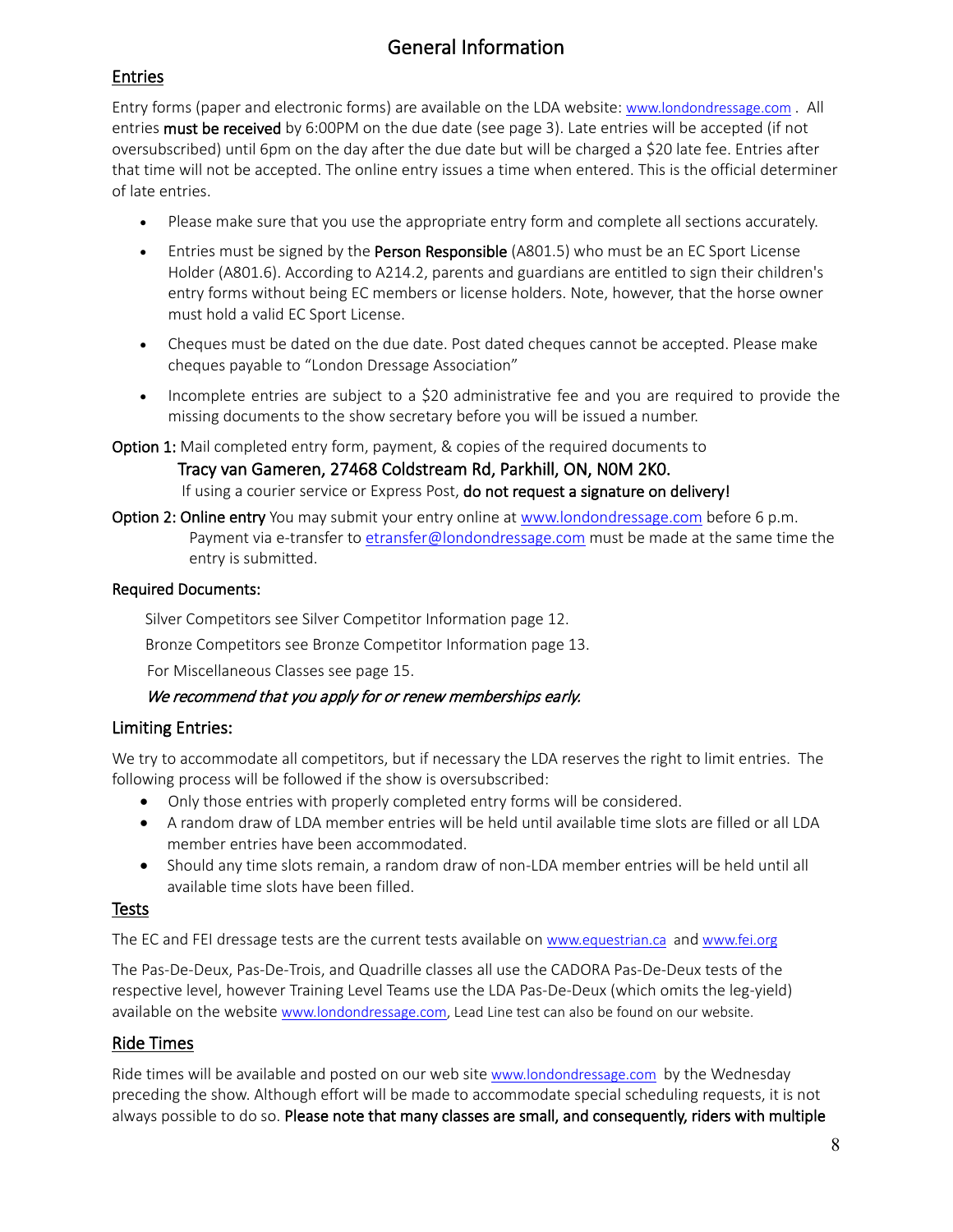### horses in one class may not have much time between rides.

# Ride Time Changes

There will be no changes, late additions (without a \$20 fee) or "scratch lists". If your entry has not been scheduled or is incorrectly scheduled, we are generally not able to accommodate late changes. We will try our very best to rectify errors on our part. Please fill out your entry form completely (Division, Level and Test in that Level), clearly, and correctly, and turn it in by the due date. Entries in a class have to be consecutive, so it is definitely not possible to add rides at some arbitrary time.

# Scratches and Refunds

In order to help us run our competitions effectively, please be courteous and notify the competition if you must scratch. If you must scratch, please contact the Show Coordinator, Tracy van Gameren, 519-232-4606 or email Tracy [\(flippinturkey@hotmail.com\)](mailto:flippinturkey@hotmail.com). If you are scratching the day of the show, you can call her cell phone at 519-649-8493.

Note: There will be no refunds after the closing date unless the following occurs. If you are unable to compete due to a horse's or rider's illness or injury and have scratched as described above, the LDA will refund class fees and levies only upon presentation of a veterinary or medical certificate, (on official letterhead) for illness or injury. Must be received within 10 days of the competition in order to receive a refund. Mail to Amy Buesser, 43 Roy Blvd, Brantford, ON N3R 7K1 Sorry, but the administration fee is non-refundable.

If you are unable to compete for other reasons, entry fees cannot be refunded.

The LDA regrets that refunds cannot be issued for classes cancelled due to unsafe weather conditions.

# Veterinarian/ Farrier

Veterinarian services are on call. A list of farriers will be available at the registration desk. Please contact the show organizer in the case of any emergencies. An Emergency Plan with all relevant phone numbers is posted at the registration desk.

# NEW 2022-Stabling

Ample stabling will be available in the indoor pavilion, face masks/coverings must be worn at all times inside the indoor pavilion- mask mandate subject to change.

Please indicate on your entry form whether you will require an overnight/day/tack stall. Stalls cannot be shared with other horses. Stabling and the showgrounds will be available to all by 4pm the day before the show.

For all stabling arrangements, please see our website for details and required form.

Professional security will be on site overnight.

### NEW 2022- Overnight Camping

Overnight camping will be available on the showgrounds. 110v electrical hookup available.

Please note the grounds and facility must be left clean and tidy after each event, water hookups will not be available, and the grounds are designated as a non-smoking area. The IAS and the LDA will not be held responsible for any damage or theft incurred.

For all camping arrangements, please see our website for details and required form.

### Infectious Diseases

The London Dressage Association would like to take every precaution to make infectious diseases a nonissue. We ask you not to show if your horse has an infectious disease or has been in contact with an infected horse. If you are unsure, please seek a veterinarian's advice. To be on the safe side, bring your own water buckets and avoid any contact with other horses.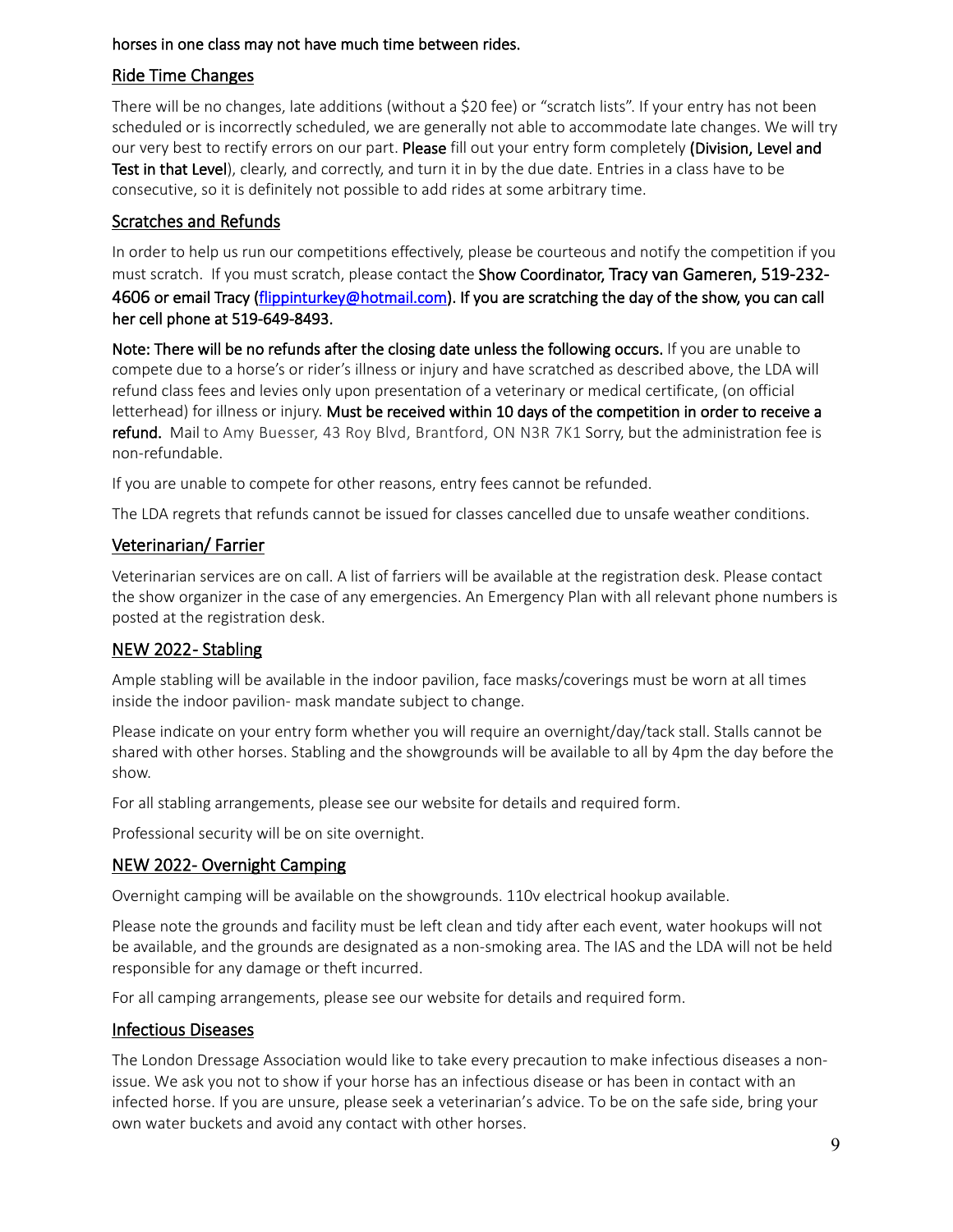# NEW 2022 - Vaccination

Per EC Article A519

All horses attending Equestrian Canada sanctioned competitions must have been administered Equine Influenza and Equine Herpes Virus (1&4) vaccinations within 6 months (+21 days grace period) before arrival at the event. No horse shall receive vaccination within 7 days prior to arrival at the event. Horses not in compliance with this rule may be asked to leave the event site at the discretion of 2022 Rules of Equestrian Canada Section A Page 25 Competition Management.

The London Dressage Association will be requiring proof of vaccination. Please email a copy of vaccinations to our Show Coordinator, Tracy van Gameren, email [flippinturkey@hotmail.com,](mailto:flippinturkey@hotmail.com) OR provide a physical copy of vaccinations , mail to 27468 Coldstream Rd, Parkhill, ON, N0M 2K0. Only 1 copy of vaccination certificate per horse is necessary for entire season. You do not need to provide a certificate for each show.

Veterinary exemptions will be allowed on a case by case basis, please have your vet provide a written letter on an official letterhead.

### New 2022 - Registered/Licensed coaches

As of January 1st, 2022, to engage in EC sanctioned competitions and activities, all coaches must hold at minimum, a Registered Coach Status. Please visit<https://www.equestrian.ca/programs-services/coaches> for more information. All riders must declare their coaches # on their entry form, or indicate "self coached"

# First Aid

A certified medic will be on site from 8am to 4pm every show.

# Covid-19

The LDA will comply with local public health guidelines. We encourage masking and social distancing where possible.

# General Rules

- Every class offered herein is covered by the rules and specifications of the current rules of EC and will be held and judged in accordance with the EC Rule Book. (A602.2) It is a competitor's responsibility to be familiar with the rules. Applicable are Section A – General Regulations (2022) and Section E – Dressage (2022). Current rule books are available for free at [www.equestrian.ca](http://www.equestrian.ca/)
- Judges' decisions are final.
- An athlete may enter classes run under different licences at one competition providing the rider has the requisite sport licence/Horse Recording or EC National Passport. e.g. A rider may compete in gold/bronze, silver/gold etc. classes at one competition. Both Silver and Bronze competitors may enter the Miscellaneous classes (Pas-de-Deux, Pas-de-Trois, Quadrille, Masters Test of Choice).
- No horse/pony may be ridden in more than four tests (including freestyle, misc. classes and hors concours) on one day. (E.7.11.9)
- A horse/pony can compete in any two consecutive Levels, lead line horses exempt. (E.7.11.9)
- Two (or more) riders may ride the same horse provided the horse does not compete against itself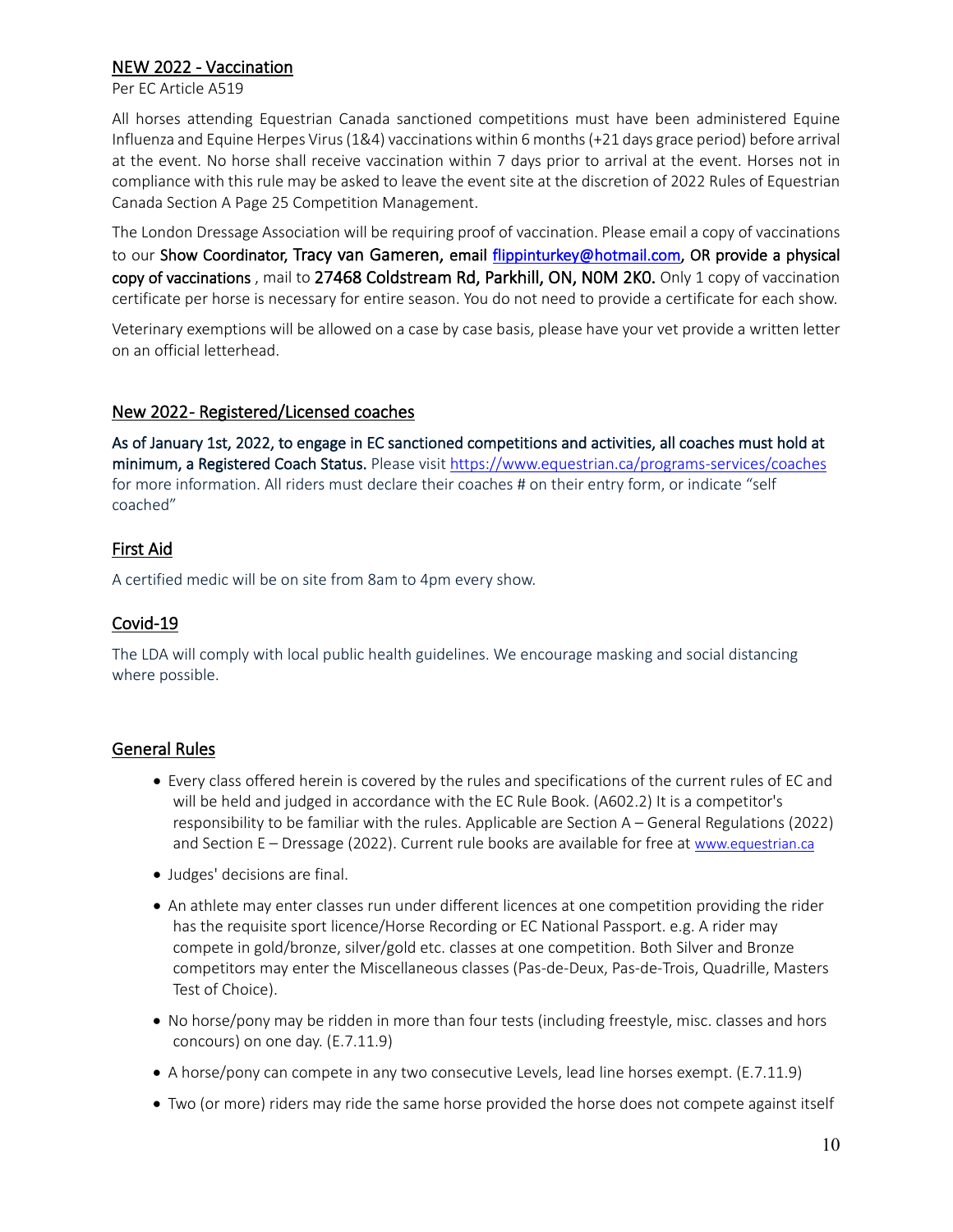and does not exceed four tests for the day. For example, a Junior and an Adult Amateur can both ride the same horse in First Level Test 1 in their respective division. (E.7.11.8)

- Note E.7.11.11 explains the rules that govern Hors Concours rides.
- Neither the LDA, the show committee, show officials, club members, property owners nor their relatives or employees or volunteers will in any way be responsible for damage, injury or loss to persons, horses or property of exhibitors or spectators. (Also see the release of Liability on the entry form.)
- Test callers may be used if desired but must be arranged by the competitor.
- Test callers are not permitted in FEI classes.
- Park in designated areas only and warm up in designated areas only.
- Please leave your dogs at home. There are no dogs allowed.
- The horse's competition number must be displayed at all times while on the show grounds in order to allow identification of the horse by the steward.
- Protective headgear must be worn when mounted on the show grounds. See Equestrian Canada Article A905
- Arena fence conditions must be the same for all competitors (E.7.12.2): The LDA has the fence open at A.
- When arriving and leaving the grounds, be respectful of horses competing in the ring.
- Lunging is allowed in designated areas only.

#### EQUESTRIAN CANADA RULE FOR ALL COMPETITORS:

**All riders participating in an Equestrian Canada sanctioned competition must wear a properly fitted ASTM/SEI or BSI/BS EN approved helmet at all times when mounted on the competition grounds. It is understood that anyone not meeting this requirement will not be allowed to compete at these competitions.**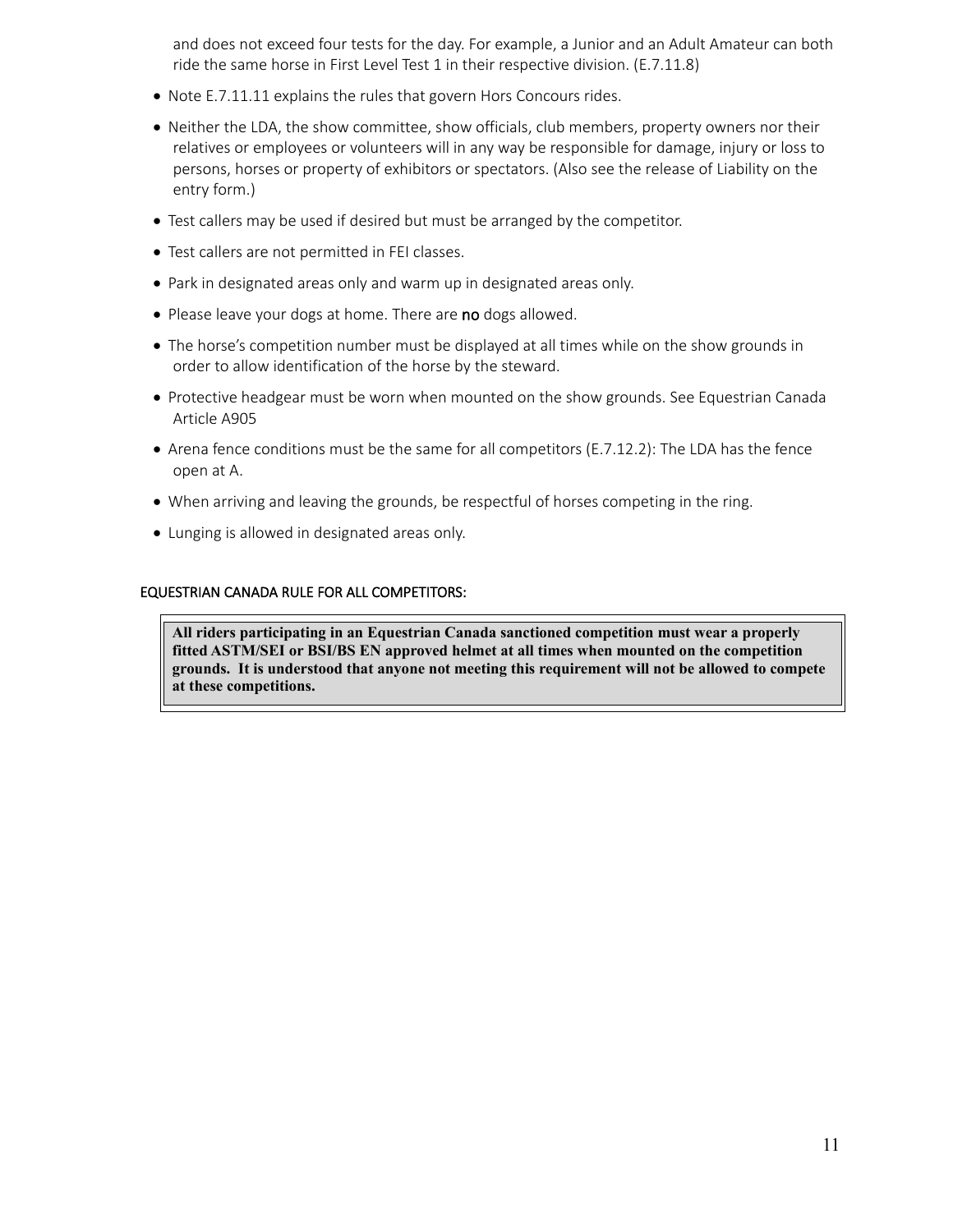# SILVER COMPETITOR INFORMATION

# Silver Classes Please see the class table on page 4 for the Divisions and Levels offered.

In each offered Division and EC Test Level, a class is offered for each of the published EC Tests at that Level. Please clearly indicate the Division, Level, and Test you wish to ride on your entry. The FEI tests are the ones named in the table. The para-equestrian tests are all published FEI tests at each grade (Ia and Ib are combined.)

Ribbons will be awarded to 6th place in all classes. No ribbons or prizes will be awarded for scores less than 50%. Note rule E 9.9: If there is only one competitor in the class, the following percentages apply to determine the placing: 1st, 60% or higher; 2nd, 57% to 59.9%; 3rd, 54% to 56.9%; 4th, 51% to 53.9%

Silver Ring Size Silver technical tests to be ridden in a 20x40 or 20x60, all freestyles to be ridden in a 20 x 60 ring. (Grade I, II, III are all 20x40)

Tack Check Immediately after each class, competitors must report to the steward for a tack check.

**Drug Testing** Any horse entered in any class at a competition may be selected for equine medication control testing while at the event location. (A602.5)

# Silver-Freestyles

- All Freestyles are Open classes (exception: FEI Freestyles)
- In order to ride a Silver freestyle, the horse/rider must have obtained a minimum technical test score of 60% at that level at the same or a prior competition (E.10.6)
- Competitors must provide their own music on CD. When recording a CD with a computer, please use a slow burn speed to ensure compatibility with the CD player.
- To avoid sound failures, please provide 2 clean CDs (not used for practice).
- Freestyle music must be labeled with the competitor's and horse's name on it and any special instructions.
- Sound checks are available at the beginning of the show and during the lunch break only.
- Freestyle music must be in the hands of the show secretary at least two hours before the class.

Silver- Required Documents To compete in Silver, the following are required:

- Silver Entry Form
- A valid Equestrian Canada Horse Recording and have paid the EC Horse Recording annual Activation Fee (A602.4)
- A 2022 Equestrian Canada Competitive License at the Silver level (or above) for the rider
- Dressage Canada Affiliation. This is included with EC membership
- A 2022 Equestrian Canada Competitive License at the Silver level (or above) for the owner
- A 2022 Ontario Equestrian (OE) membership for the rider
- A 2022 Ontario Equestrian (OE) membership for the owner
- Originals of any documents must be present at the show- please remember to bring these on show days.
- No passport- pay for a temporary horse reg. form, no EC points will be tabulated. (A208)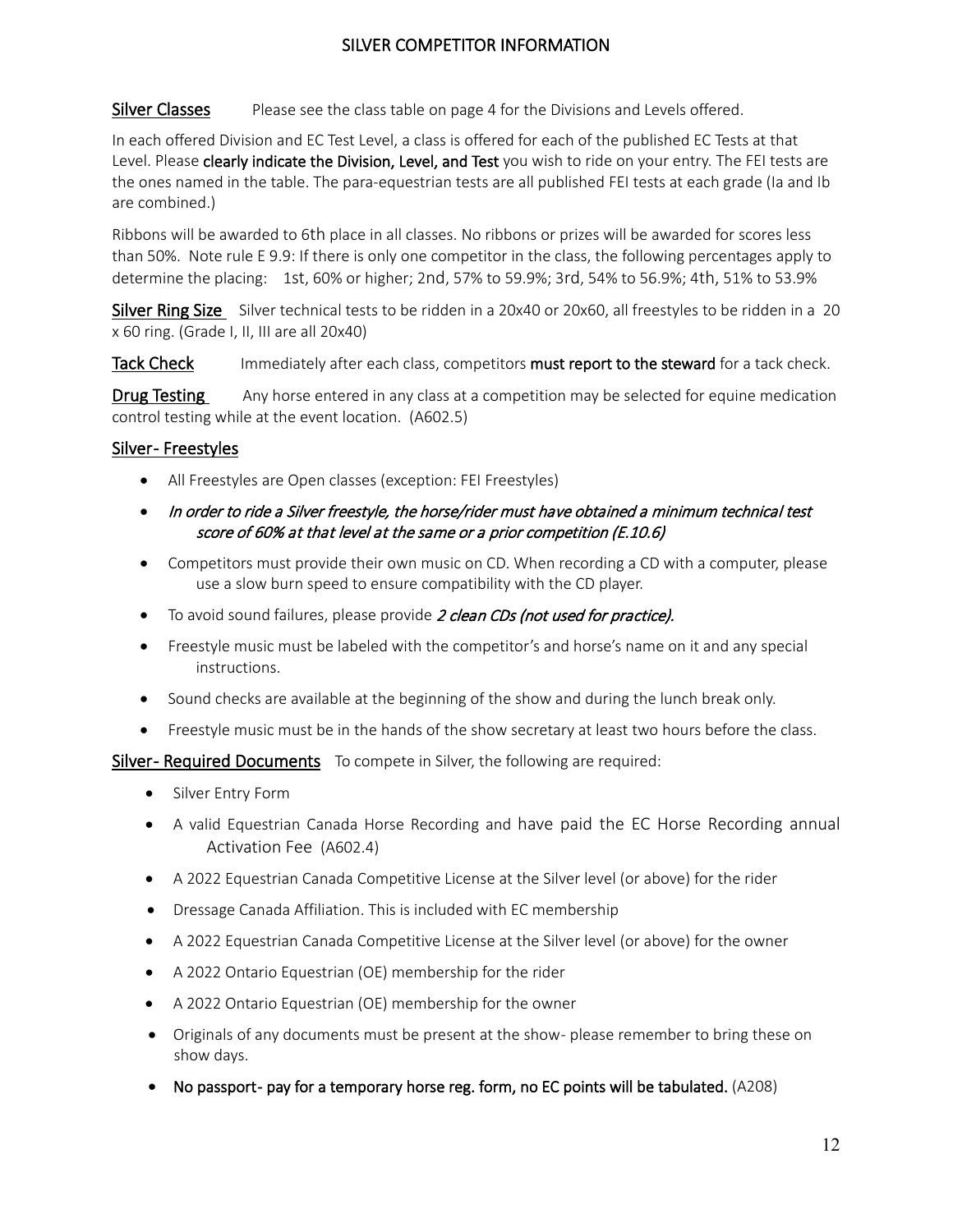# Silver Entry Fees

| Silver Class Fee:     | \$30.00 per class                     |
|-----------------------|---------------------------------------|
| Administration Fee:   | \$20.00 per entry (non-refundable)    |
| Dressage Canada Levy: | $$10.00$ per entry                    |
| Drug Fee:             | \$7.91 per entry                      |
| Medic Fee:            | $$10.00$ per entry                    |
| Non-Member Fee:       | \$20.00 per entry of a non-LDA member |

Incomplete entry forms (missing documentation, missing signatures, etc.) will result in a \$20.00 additional charge. Lost competition numbers will result in a \$7.00 charge. Late entries, if accepted, will have a \$20.00 additional charge.

# Silver Dressage Rules and Conditions

CADORA Ontario will publish the rules and conditions for the Silver circuit and the Silver Championships in the Silver Dressage Circuit Handbook.

The Silver competition season is the calendar year. To qualify for the Silver Dressage Championships, scores obtained after the previous championship count towards the next championship. Participation at the Championships is not necessary in order to qualify for CADORA year end Silver awards. For more information and the championship prize list, se[e www.cadora.ca/cadora-ontario/](http://www.cadora.ca/cadora-ontario/F) 

# BRONZE COMPETITOR INFORMATION

# Bronze Classes Please see the class table on page 5 for the Divisions and Levels offered.

In each offered Division and EC Test Level, a class is offered for each of the published EC Tests at that level. Please clearly indicate the Division, Level, and Test you wish to ride on your entry.

Ribbons will be awarded to 6<sup>th</sup> place in all classes. No ribbons or prizes will be awarded for scores less than 50%. Note rule E 9.9: If there is only one competitor in the class, the following percentages apply to determine the placing: 1<sup>st</sup>, 60% or higher; 2<sup>nd</sup>, 57% to 59.9%; 3<sup>rd</sup>, 54% to 56.9%; 4<sup>th</sup>, 51% to 53.9%

Bronze Ring Size Bronze technical tests to be ridden in a 20x40 or 20x60, all freestyles to be ridden in a 20 x 60 ring. (Grade I, II, III are all 20x40)

### Tack Check Immediately after each class, competitors must report to the steward for a tack check.

**Drug Testing** All competitors in a Bronze class are required to pay drug testing fees (\$3.50 per horse plus HST), and may, while on the competition grounds and on the recommendation of the chair of the provincial Equine Medication Control Committee or the Chair's appointee, be selected for equine medication control testing. (A1006).

# Bronze-Freestyles

- All Freestyles are Open classes.
- There are no qualifying restrictions for Bronze freestyles (E.10.6).
- Competitors must provide their own music on CD. When recording a CD with a computer, please use a slow burn speed to ensure compatibility with the CD player.
- To avoid sound failures, please provide 2 clean CDs (not used for practice.)
- Freestyle music must be labeled with the competitor's and horse's name on it, and any special instructions.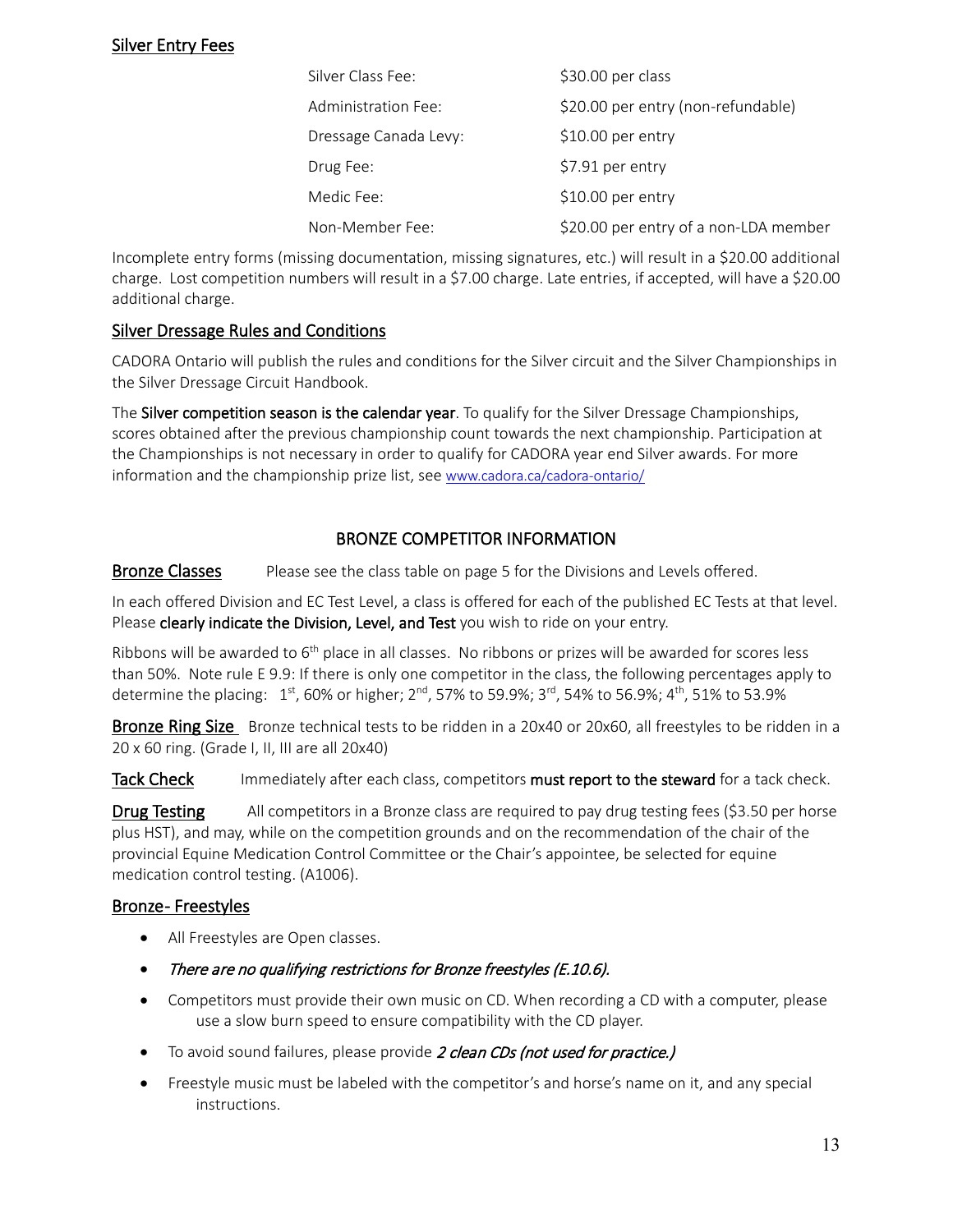- Sound checks are available at the beginning of the show and during the lunch break.
- Freestyle music must be in the hands of the show secretary at least two hours before the class.

# **Bronze- Required Documents**

To compete in Bronze, the following are required:

- Bronze Entry Form
- A 2022 Equestrian Canada Competitive License at the Bronze level (or above) for the rider.
- A 2022 Equestrian Canada Competitive License at the Bronze level (or above) for the owner.
- A 2022 Ontario Equestrian (OE) membership for the rider
- A 2022 Ontario Equestrian (OE) membership for the owner
- Originals of documents may have to be presented at the show-remember to bring them on show day.
- Lead line riders are exempt from requiring sport licenses
- Lead line horses and their owners are exempt from horse recordings if horse is not competing in any other classes

# Bronze Entry Fees

| Bronze Class Fee:    | \$30.00 per class                     |
|----------------------|---------------------------------------|
| Administration Fee:  | \$20.00 per entry (non-refundable)    |
| Dressage Canada Fee: | $$10.00$ per entry                    |
| Drug Fee:            | \$3.96 per entry                      |
| Medic Fee:           | $$10.00$ per entry                    |
| Non-Member Fee:      | \$20.00 per entry of a non-LDA member |

Incomplete entry forms (missing documentation, missing photocopies of membership cards, missing signatures, etc.) will result in an additional \$20.00 charge. Lost competition numbers will result in a \$7.00 charge. Late entries, if accepted, will have a \$20.00 additional charge.

# Bronze Dressage Rules & Conditions

- All Equestrian Canada rules apply. An Equestrian Canada Rule Book is available at all shows; the rule books are also available for free at [www.equestrian.ca](http://www.equestrian.ca/) . It is the competitor's responsibility to know the rules.
- All general rules on page 8 of this prize list apply to the Bronze show.
- See page 8 for the rules regarding sharing of horses. A horse may not compete against itself and any horse may, at most, be entered in 4 classes for the day. Also, a given horse may only show in two consecutive levels. Hors Concours rides are at the discretion of the scheduler. Please note the updated rule E.7.11.11 on Hors Concours rides.
- Tack check is compulsory. All competitors must have their tack checked by the Steward. Note that all applicable EC rules on tack and equipment apply to Bronze riders and that illegal equipment can lead to elimination.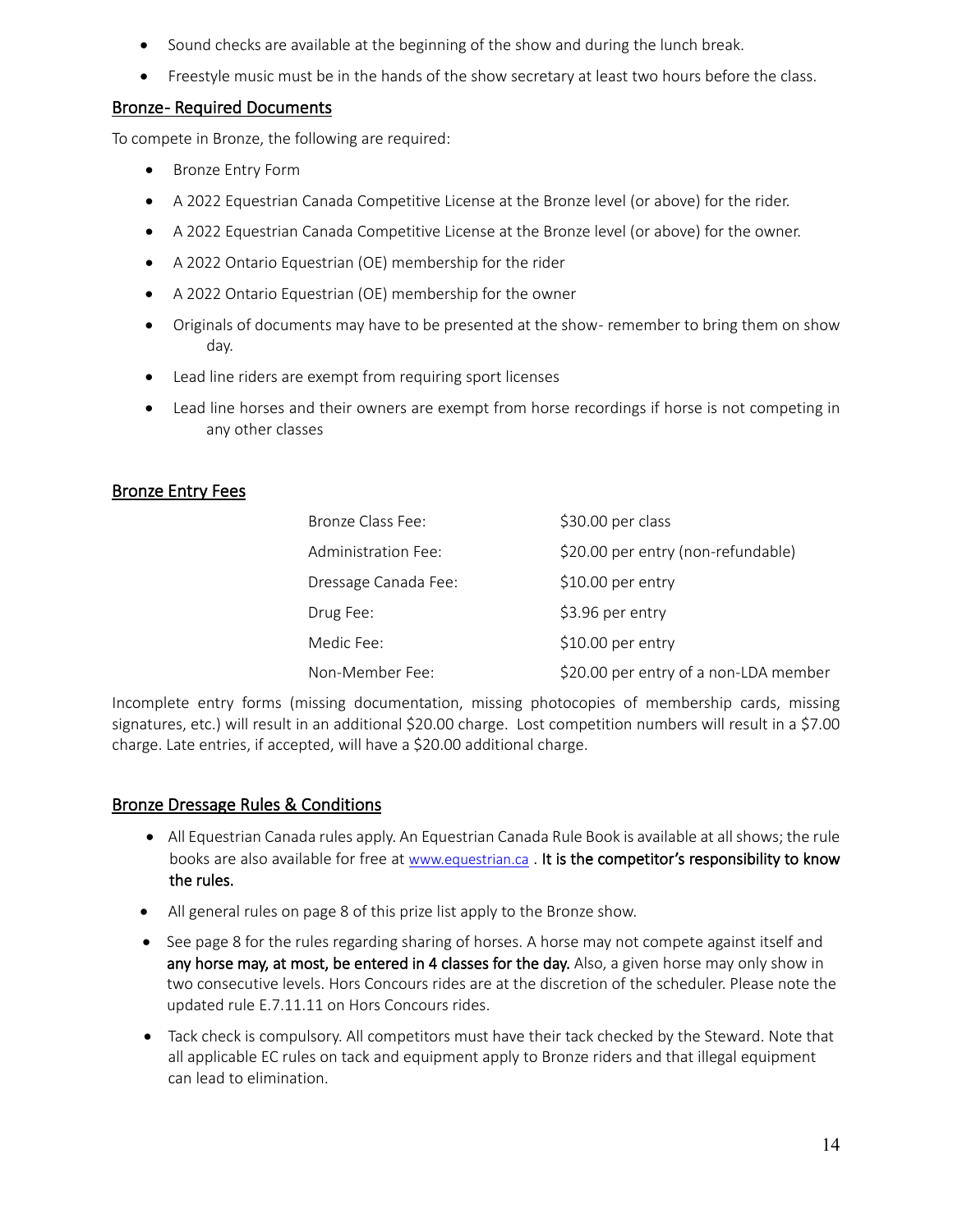# MISCELLANEOUS CLASS INFORMATION

Miscellaneous classes are part of the Bronze show and have the same minimum requirements as Bronze classes. Both Silver and Bronze competitors may enter these miscellaneous classes. Not eligible for EC awards.

Miscellaneous Classes The Following Miscellaneous Classes are offered:

- Pas De Deux: offered at Training Level, First Level, Second Level
- Pas De Trois: offered at Training Level, First Level, Second Level
- Quadrille: offered at Training Level, First Level, Second Level
- Masters Test of Choice: all levels
- Lil' LDA Lead Line: offered at LDA Walk, LDA Walk Trot

Please indicate clearly which level and what tests you will be riding and who else is on your team, if applicable.

Ribbons will be awarded to  $6<sup>th</sup>$  place in all classes. No ribbons or prizes will be awarded for scores less than 50%. If there is only one entry in a class, the following percentages apply to determine the placing:

1st, 60% or higher; 2<sup>nd</sup>, 57% to 59.9%; 3<sup>rd</sup>, 54% to 56.9%; 4<sup>th</sup>, 51% to 53.9%

Ring Size: Musical tests to be ridden in a 20x60 ring, Masters TOC to be ridden in 20x60 or 20x40 (depending on level of test), Lead Line tests to be ridden in a 20x40 ring.

# Miscellaneous Class Rules:

- All Miscellaneous Classes are Open classes.
- There are no qualifying restrictions for the Musical Classes
- Competitors must provide their own music on CD. When recording a CD with a computer, please use a slow burn speed to ensure compatibility with the CD player.
- To avoid sound failures, please provide 2 clean CDs (not used for practice)
- Music must be labeled with the team's name on it and any special instructions
- Sound checks are available at the beginning of the show and during the lunch break
- Music must be in the hands of the show secretary at least two hours before the class
- Miscellaneous classes count towards a horse's maximum of four classes a day
- The rule regarding a horse showing in two consecutive levels also applies to miscellaneous classes, except the lead line division.
- Lead line riders must be under the age of 12 by Jan  $1<sup>st</sup>$
- Lead line handlers are not required to be in full show attire, but encouraged to dress neatly
- Lead line handlers are required to wear a helmet

Please note that, although formal dress rules are not in effect for the Quadrille, Pas De Deux and Pas De Trois classes, **proper headgear and footwear must be worn at all times, for safety reasons.**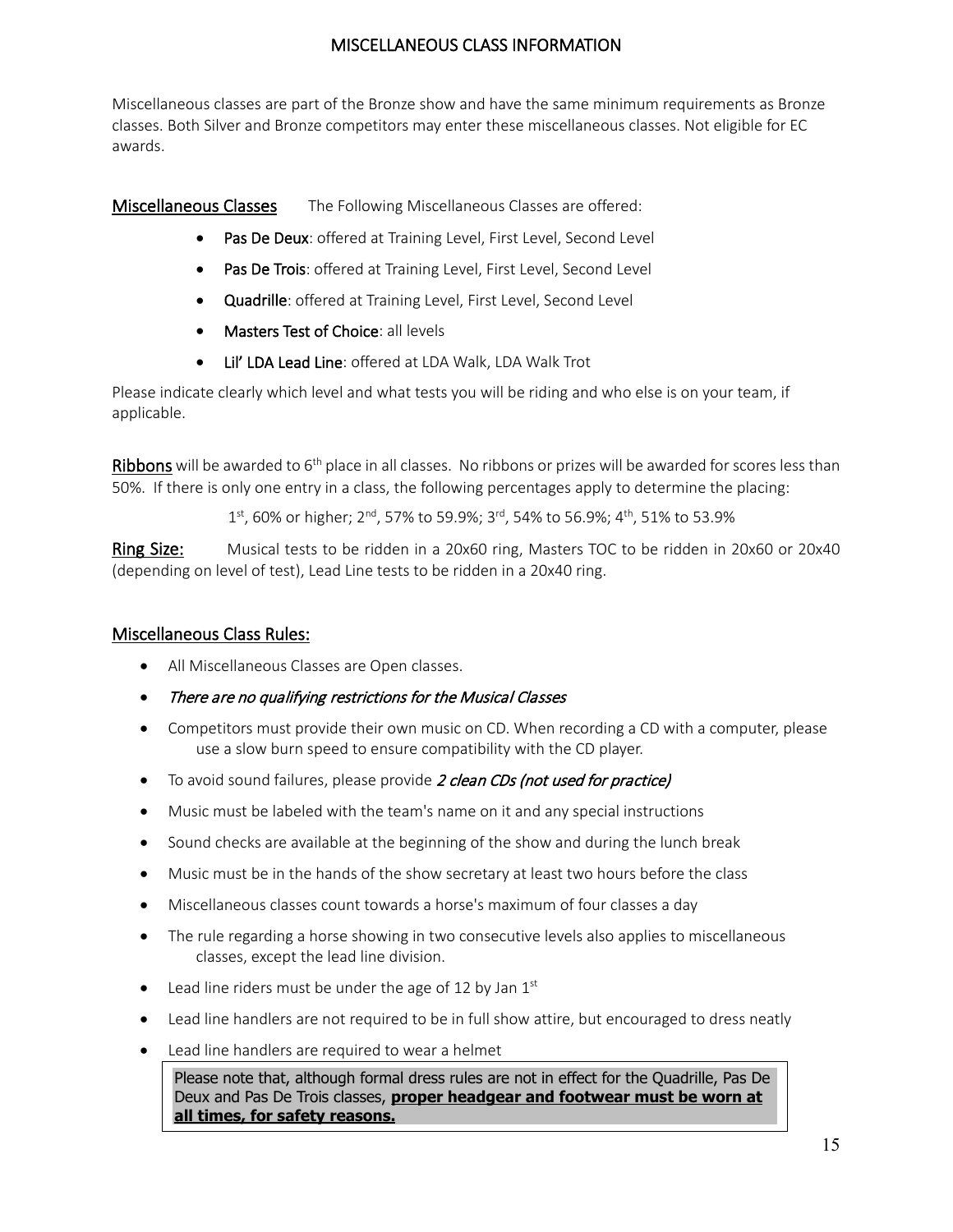# Miscellaneous- Required Documents

To compete in Miscellaneous, the same documents as for Bronze are required (see page 14)

#### Miscellaneous Entries and Fees

| Class fee for Masters TOC, Lil' LDA Lead Line: | \$30 per class per horse/rider |
|------------------------------------------------|--------------------------------|
| Pas de Deux, Pas de Trois, Quadrille:          | \$15 per class per horse/rider |

Each horse/rider combination at a show is required to fill out one entry form, and EC requires each entry at an EC licensed show to pay the per entry fees/levies they have instituted.

If you ride any other regular classes at either Silver or Bronze, you simply enter your desired Miscellaneous class together with the other classes on the entry form and add the additional class fee to the total. Please indicate who you are riding with and don't forget to indicate the Level!

If you only ride one or more miscellaneous classes, fill out a Bronze entry and follow the instructions for Bronze entries (page 13.) Please note that for the group musical rides each horse/rider must satisfy the Bronze documentation requirements, fill out a Bronze entry form, and must pay the DC levy and the Drug Fee.

#### Competition Manager: Alex Easton and Tracy van Gameren

| LDA website:        | www.londondressage.com                   |                |                              |  |
|---------------------|------------------------------------------|----------------|------------------------------|--|
| Other Contacts:     |                                          |                |                              |  |
| Tracy van Gameren   | Show Coordinator/<br>Scheduling/Stabling |                | flippinturkey@hotmail.com    |  |
| Amanda Vanderkuyl   | Sponsorship                              |                | aharyett@hotmail.com         |  |
| Ontario Equestrian: |                                          | 1-877-441-7112 | www.horse.on.ca              |  |
| Equestrian Canada   | licenses, rules                          | 1-866-282-8395 | www.equestrian.ca            |  |
| Dressage Canada     | rules, tests                             | 613-248-3433   | www.dressagecanada.org       |  |
| CADORA              |                                          |                | www.cadora.ca                |  |
| CADORA Ontario      | Silver Circuit                           |                | www.cadora.ca/cadora-ontario |  |

Volunteers are always welcome. Contact the show coordinator:

Tracy van Gameren 519-232-4606

### **Interested in Sponsorship? Please contact our sponsorship executives!**

# **Contact**

For all LDA inquiries, please email [admin@londondressage.com](mailto:admin@londondressage.com)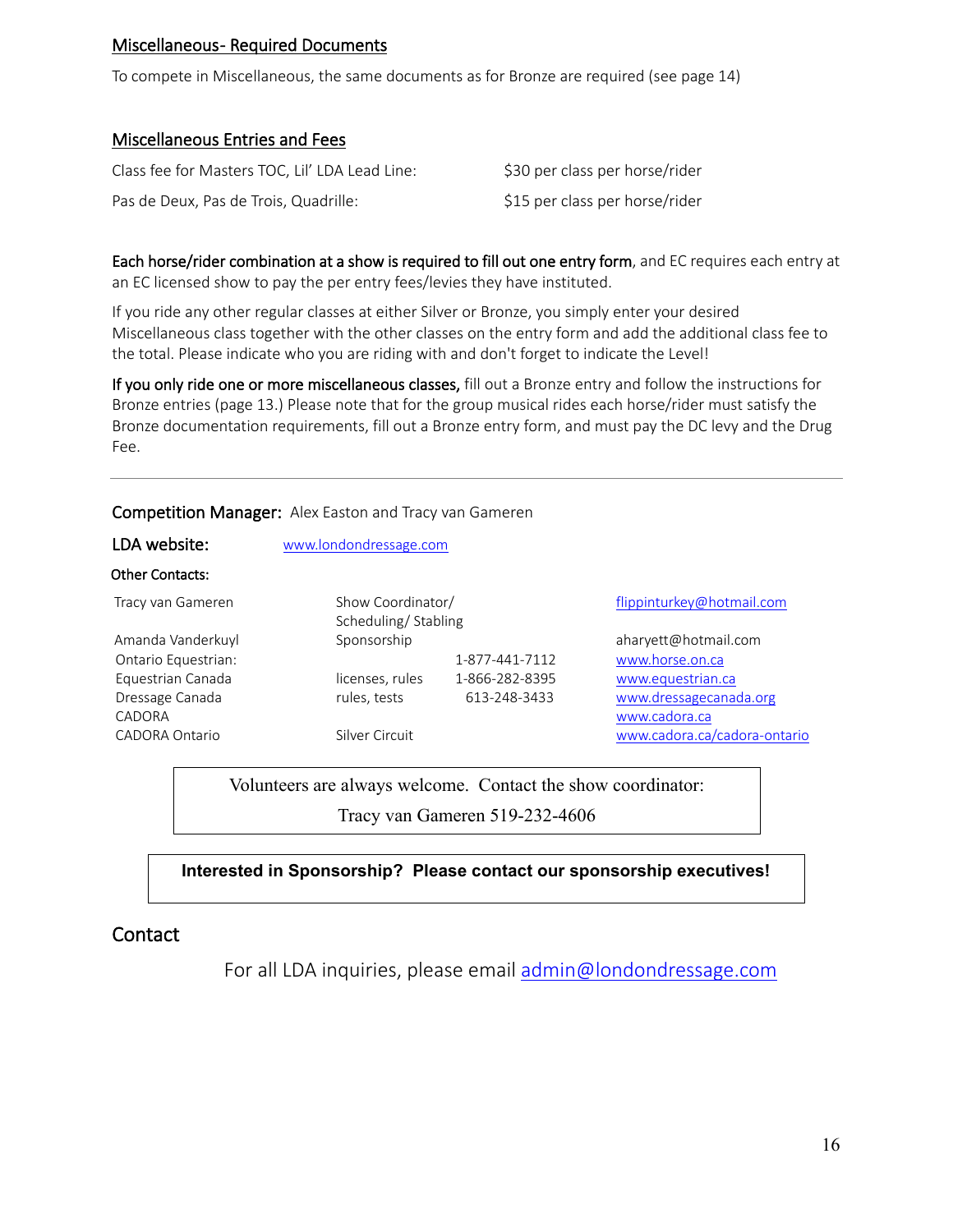### LONDON DRESSAGE ASSOCIATION AWARDS

London Dressage Association Awards are open to LDA members only. For scores to count towards awards, riders must be LDA members in good standing before their first show of the season. They are awarded at the LDA Annual Awards meeting. Actual prizes to be determined.

### Perfect 8 Award

This award, initiated by the LDA, is meant to recognize excellence in riding. This award goes to any LDA member who achieves an 8 (eight) as the collective score for the rider (Rider's position and seat or Rider's correct and effective use of the aids) on any level test at an LDA show during the season. Only one award per rider per season will be awarded. Riders need to submit proof of their "perfect score", a photocopy of the test sheet, to the LDA. Mail to Jennifer Moore, 11 Schneller Dr., Baden, ON, N3A 2L5 or [dunmoore@rogers.com.](mailto:dunmoore@rogers.com)

### London Dressage Association Silver Awards

To be eligible for these year-end awards a horse/rider combination must compete at the same class Level in a minimum of 3 LDA competitions, in one competition season. Champion and Reserve Champion are determined by totaling the three highest percentages in three different shows with an average of 60% for Champions and an average of 55% for Reserve Champions. Champion and Reserve Champion will be awarded at each class level, excluding the Freestyles.

### London Dressage Association Bronze Awards

To be eligible for these year-end awards a horse/rider combination must compete at the same class Level in a minimum of 3 LDA competitions, in one competition season. Champion and Reserve Champion are determined by totaling the three highest percentages in three different shows. An average of 60% for Champions and an average of 55% for Reserve Champions. Champion and Reserve Champion will be awarded at each class level, excluding the Freestyles.

# Silver Senior Rider Trophy

Awarded to the Senior horse/rider combination with the highest cumulative score from their three best Silver tests. The rider/horse combination must show in at least two technical tests in each of three Silver shows.

# Silver Junior Rider Trophy

Awarded to the Junior horse/rider combination with the highest cumulative score from their three best Silver tests. The rider/horse combination must show in at least two technical tests in each of three Silver shows.

### Bronze Senior Rider Award

Awarded to the Senior horse/rider combination with the highest cumulative score from their three best Bronze tests. The rider/horse combination must show in at least two technical tests in each of three Bronze shows.

### Bronze Junior Rider Award

Awarded to the Junior horse/rider combination with the highest cumulative score from their three best Bronze tests. The rider/horse combination must show in at least two technical tests in each of three Bronze shows.

### Musical Freestyle Award

For any rider/horse combination with the highest average freestyle score from 3 LDA shows at any level Freestyle test excluding FEI. A Champion and a Reserve Champion will be awarded. (That is, different levels of freestyle can be combined and there is only one award.)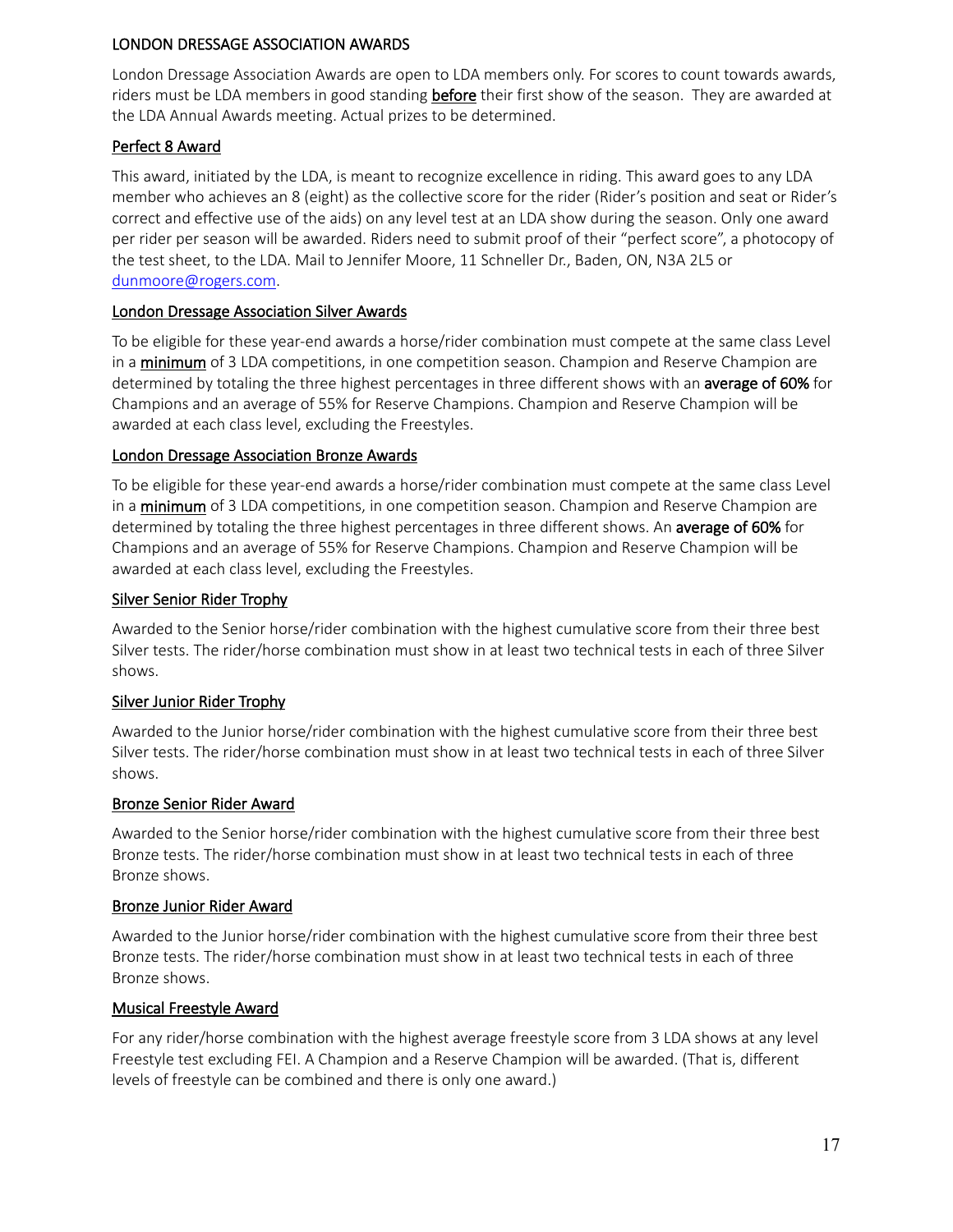## Masters Award (for Adult Amateurs) - Sponsored by Lynn Young

For a horse/Adult Amateur rider combination where the rider is age 45 and up and has competed in at least two shows this season. The best three scores at any level (including Freestyles and Master's TOC) will be averaged. Open to Silver and Bronze competitors. To be eligible, riders must indicate their eligibility by November 1<sup>st</sup>. (To indicate eligibility, please notify Jennifer Moore [\(dunmoore@rogers.com](mailto:dunmoore@rogers.com)) of the Awards Committee.)

# Lil' LDA Lead Line Championship Awards- Sponsored by Adelaide Barks

For a lead line rider/horse combination where the rider is age 12 and under, and has competed in at least two shows this season. Champion and Reserve Champion are determined by totaling the three highest percentages in two different shows.

### Individual Show Lil' LDA Lead Line Best Turned Out Ribbons- Sponsored by Adelaide Barks

2 ribbons will be given at each show. This ribbon will be given to the Lil' LDA Lead Line horse/rider combination who scored the highest in "turn out" under the test's collective marks, 1 award for the walk only test riders and 1 award for the walk-trot test riders. In the event of a tie, the highest combined total of all collective marks will determine the winner.

# Individual Show Lil' LDA Lead Line Overall High Point Award- Sponsored by Amanda Peer

1 prize will be given at each show. This prize will be given to the Lil' LDA Lead Line horse/rider combination who obtained the highest score for the entire Lead Line division.

# Annual Martha Blackburn Memorial Pas De Deux Challenge

The Pas De Deux, a musical freestyle with two horses, is designed to encourage riders at all levels. The Martha Blackburn Memorial Pas De Deux trophy is presented to the team with the highest score in the Pas De Deux at any level during the season.

Prizes: Trophy awarded at LDA Annual Awards Event.

### LDA Quadrille Challenge

The Quadrille, a musical freestyle with at least four horses, promotes riding skills, team spirit, fun and creativity. The LDA will award a prize to the team with the highest score in a Quadrille at any level during the season.

Prizes: Trophy awarded at LDA Annual Awards Event.

### Individual Show High Point Award

Three awards will be given at each show. The award will be given to one member from each category: introductory (walk/trot), training and first level, and second level and up. This prize will be given to the three members who obtain the highest score at each show. The prizes will be available to the winners at the next show.

### Team Challenge

Teams of 3 or 4 horse/rider combinations are invited to enter by the close of the June  $26<sup>th</sup>$  show. Note: There will be no duplication of a horse or a rider on the same team. Scores will be tracked throughout the competition year. The top 3 scores from each show from the top three riders on each team will be used to determine the 1<sup>st</sup>, 2<sup>nd</sup>, and 3<sup>rd</sup> placed teams for the 2022 competition year. Riders must be London Dressage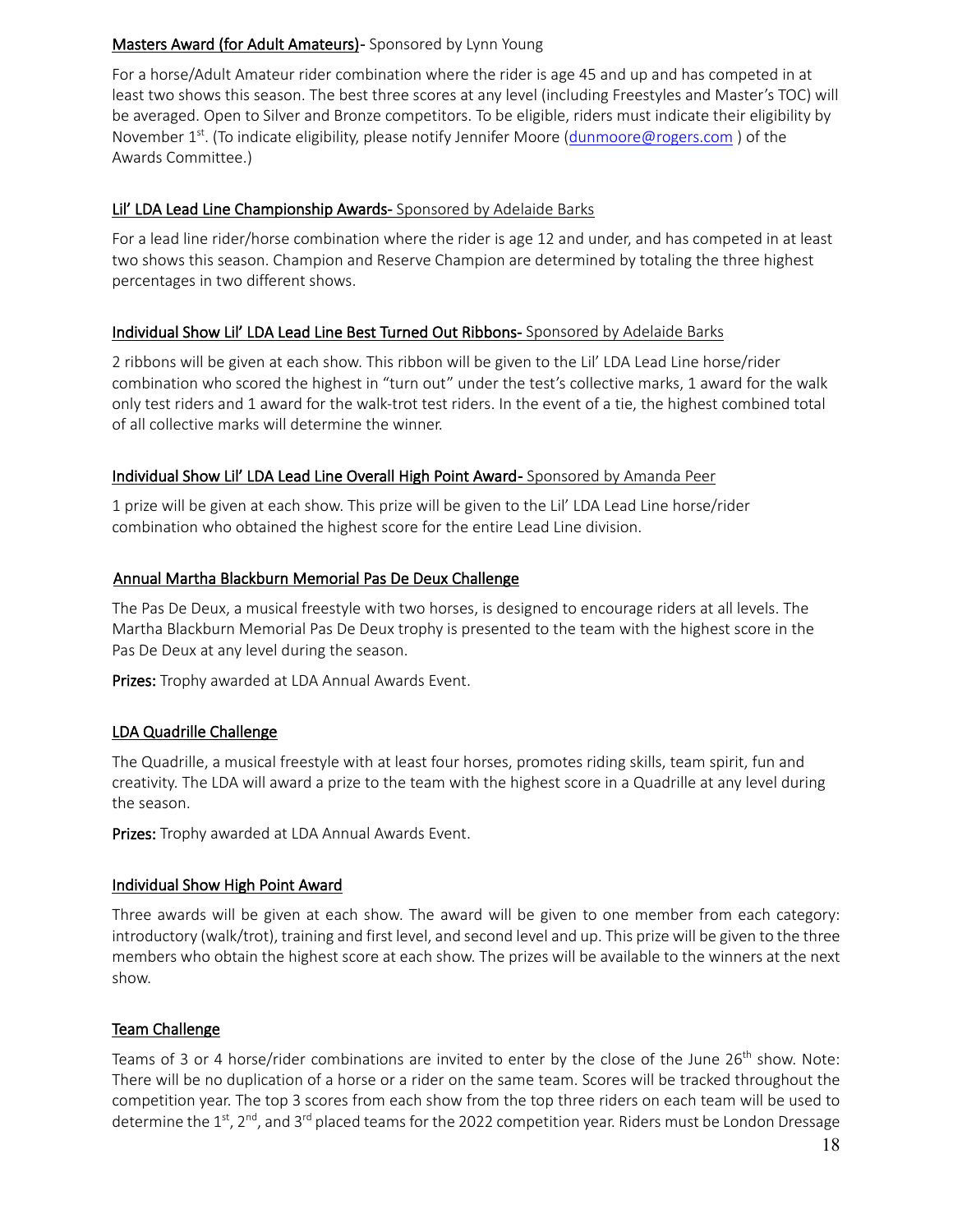Association members to be eligible. Those interested, who do not have a team, may leave their name at the registration desk and a team will be provided.

#### High Point Awards for riders in Levels 2 and up

The London Dressage Association is pleased to announce two new high point awards valued at \$200 each that will be given at the Annual Awards Banquet. They will be awarded to an open division member and an adult amateur or junior member competing at levels 2 and up. Competitors in bronze and silver divisions will be considered. The intention of the award is to recognise the effort required to reach these higher levels in dressage. The awards will be given to horse/rider combinations with the highest cumulative score from their three best tests. The rider/horse combination must show in at least two technical tests in each of three shows. Scores in the test of choice will qualify.



#### Map of Ilderton and the showgrounds

#### **Directions to closest Emergency Department (Hospital)**

- 1. Start out going **east** on Ilderton Rd/County Rd-20/County Rd-16.
- 2. Turn **right** onto Hyde Park Rd/County Rd-20.
- 3. Turn **left** onto Medway Rd/County Rd-28.
- 4. Turn **right** onto Richmond St/ON-4 S.
- 5. Turn **slight right** onto Western Rd.
- 6. Turn **left** onto Windermere Rd.
- 7. University Hospital, 339 Windermere Rd, London, ON, 339 WINDERMERE RD is on the **right**.

#### **Directions to IAS from the 401 Travelling West**

- 1. Stay **straight** to go onto ON-401 W.
- 2. Take the **Veterans Memorial Parkway** exit, EXIT 194.
- 3. Keep **right** to take the **Veterans Memorial Pkwy N** ramp.
- 4. Merge onto Veterans Memorial Pky.
- 5. Veterans Memorial Pky becomes Clarke Rd.
- 6. Stay **straight** to go onto Clarke Rd/County Rd-42.
- 7. Take the 1st **left** onto Medway Rd/County Rd-28.
- 8. Turn **right** onto Highbury Ave/County Rd-23.
- 9. Turn **left** onto Ilderton Rd/County Rd-16.
- 10. Turn **right** onto King street
- 11. Ilderton Agricultural Society is on the left (195 King street).